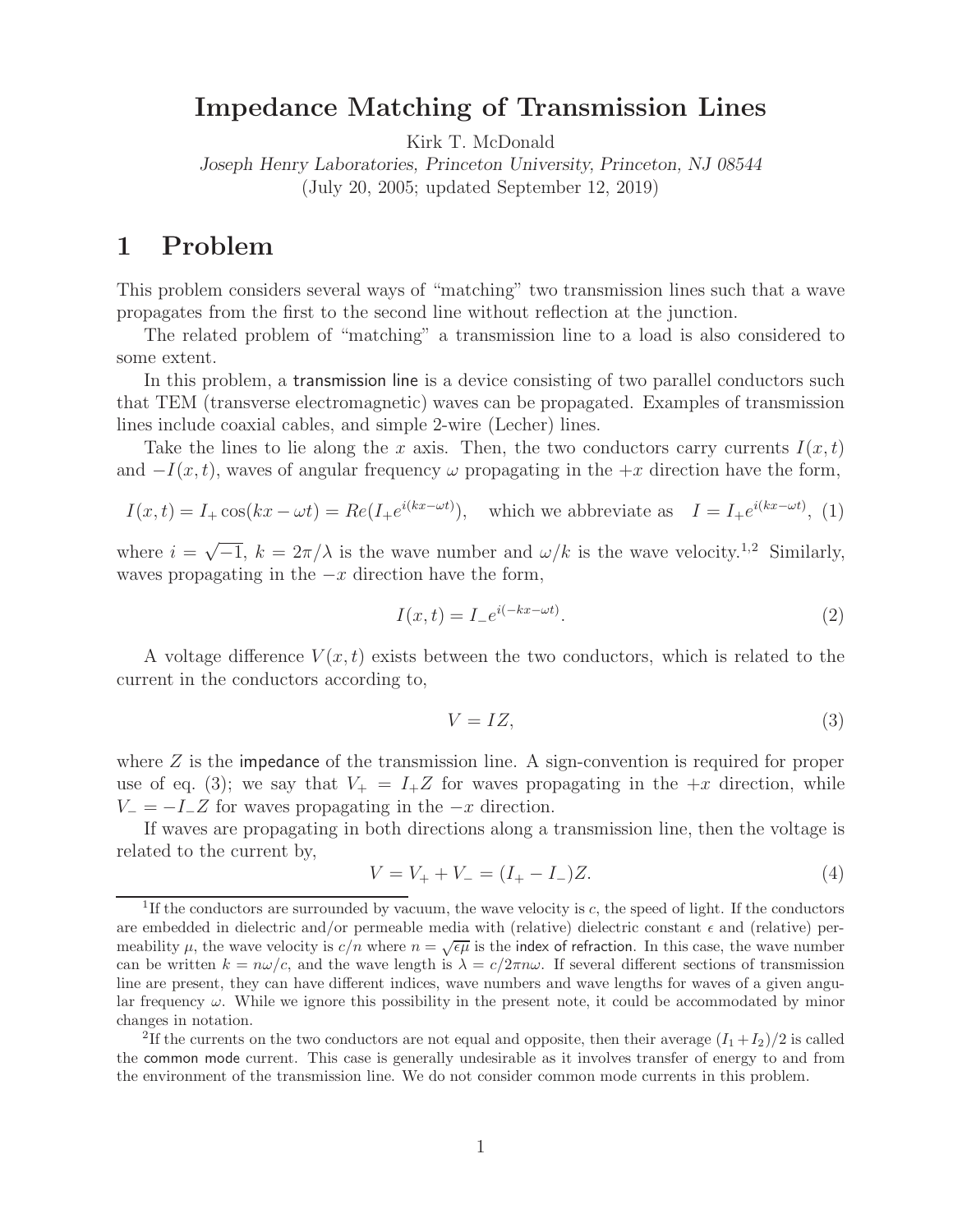The transmission line may be assumed to operate in vacuum (rather than in a dielectric that can support leakage currents). The capacitance and inductance per unit length along the line are  $C$  and  $L$ , respectively. The resistance per unit length along the conductors is negligible.

#### (a) **Reflection Due to an Impedance Mismatch.**

Suppose that two transmission lines are directly connected to each other, as illustrated below for coaxial cables of impedances  $Z_1$  and  $Z_2$ <sup>3</sup>.

$$
\begin{array}{ccc}\n\omega & R = Z_2 \\
\ominus & Z_1\n\end{array}
$$

Show that the power transmitted into line 2 is given by,

$$
P_2 = \frac{4Z_1Z_2}{(Z_1 + Z_2)^2} P_1,\tag{5}
$$

where  $P_1$  is the power in line 1 that is incident on the junction. How much power is reflected back down line 1?

## (b) **Reflection Due to a Complex Load Impedance.**

Generalize part (a) to include the case that  $Z_2$  is a complex load impedance, rather than a transmission line with a real impedance. Show that the ratio of the total voltage to the total current in the input coaxial cable is real for a set of positions along the cable, which permits matching at these points using the techniques considered in the rest of this problem. *A graphical representation of this insight uses the so-called Smith chart [1]. For discussion of impedance matching of the voltage source to the transmission line, see [2].*

#### (c) **Impedance Matching via Resistors.**

Show that there will be no reflected wave from an incident in line 1 if an appropriate resistor is placed at the junction. The case that  $Z_2 > Z_1$  and  $Z_2 < Z_1$  must be dealt with separately if only a single resistor is to be used. Hence, this scheme for matching works only when the waves are incident from line 1.



Because the resistors dissipate energy, the transmitted power is less than the incident power. Further, the resistive impedance matching scheme works only for waves transmitted in one direction.

<sup>&</sup>lt;sup>3</sup>The figure includes a load resistor of value  $R = Z_2$  at the end of transmission line 2. Without such a load resistor there would be reflections off the end of line 2, and the analysis would need to be modified accordingly.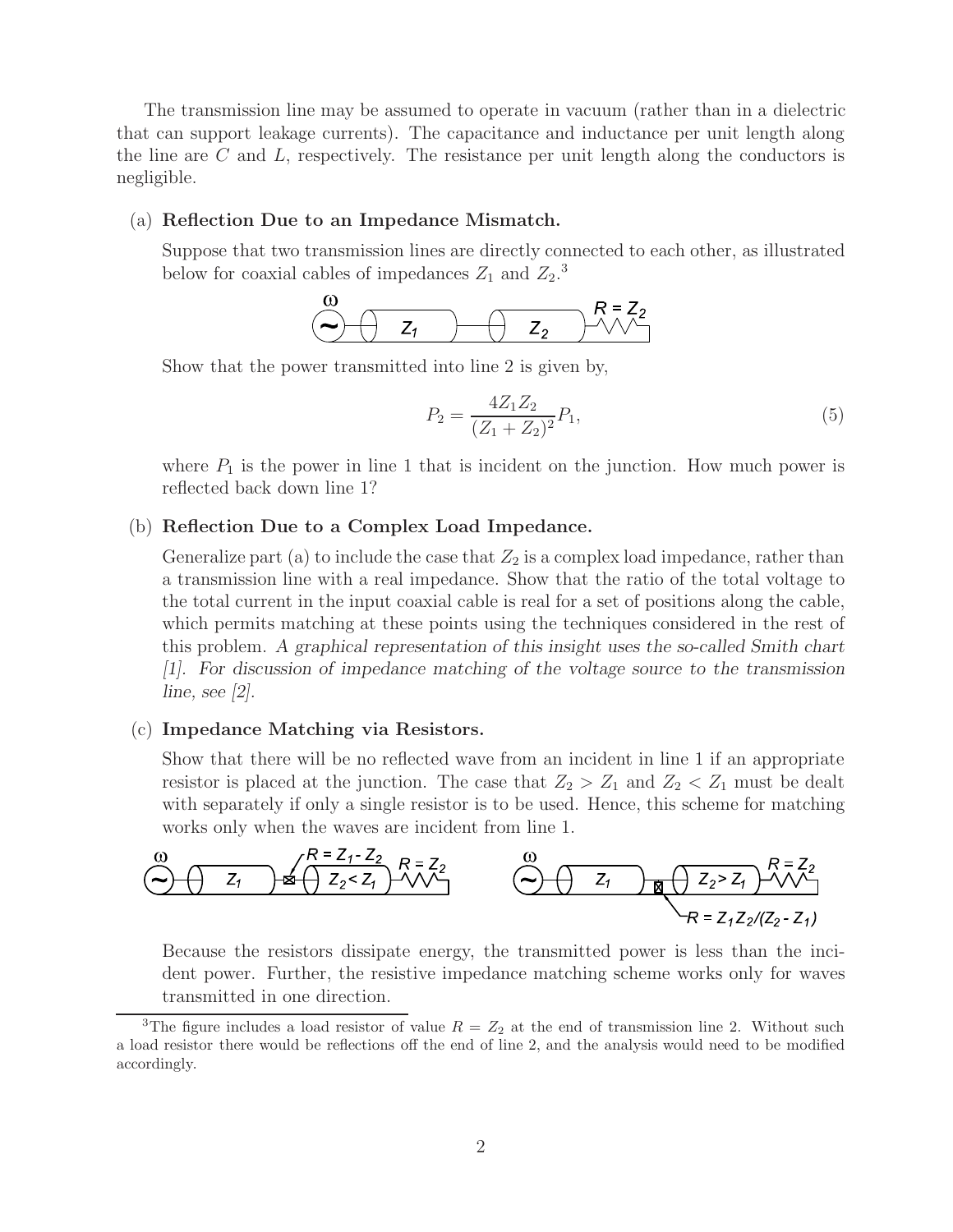## (d) **A** λ/4 **Matching Section.**

Show that the power can be transmitted without loss at a particular frequency  $\omega$  from a transmission line of impedance  $Z_1$  into one of impedance  $Z_2$  if the junction consists of a piece of transmission line of length  $\lambda/4$  and impedance  $Z_0 = \sqrt{Z_1 Z_2}$ . This prescription is familiar from antireflection coatings on optical lenses.<sup>4</sup>



This scheme works for waves transmitted in either direction, but requires a precise impedance for the matching section, which may not be readily available in practice.

Show also that a transmission line of impedance  $Z_1$  could be matched into a complex load  $Z_2 = R + iX$  with an appropriate length  $l \neq \lambda/4$  of transmission line of impedance  $Z_0$ , provided that  $R \neq Z_1$ .

## (e) **A "**λ/12**" Matching Section.**

Show that power can be transmitted without loss at a particular frequency  $\omega$  from a transmission line of impedance  $Z_1$  into one of impedance  $Z_2$  if the transition consists of two pieces of transmission line of equal lengths  $l \approx \lambda/12$  and impedance  $Z_2$  and  $Z_1$ , as sketched below.



This scheme works for waves transmitted in either direction, and can be built using only pieces of the two transmission lines of interest. However, the matching is optimal only at a single frequency.

The " $\lambda/12$ " matching scheme was invented by P. Bramham in 1959 [4]. In 1971, F. Regier [6] gave a generalization that permits matching a transmission line of (real) impedance  $Z_1$  to a complex load impedance  $Z = R + iX$ , where R is the load resistance and X is the load reactance.



Given impedances  $Z$ ,  $Z_1$  and  $Z_2$ , deduce the lengths  $l_1$  and  $l_2$  of the matching sections. When  $Z = Z_2$  is real, then the lengths of the matching sections are  $l_1 = l_2 =$  $(\lambda/4\pi)\cos^{-1}[(Z_1^2+Z_2^2)/(Z_1+Z_2)^2]$ , which is close to  $\lambda/12 = 0.08333\lambda$  as shown in the figure below (from [5]).

 $4$ See, for example, prob. 5 of [3].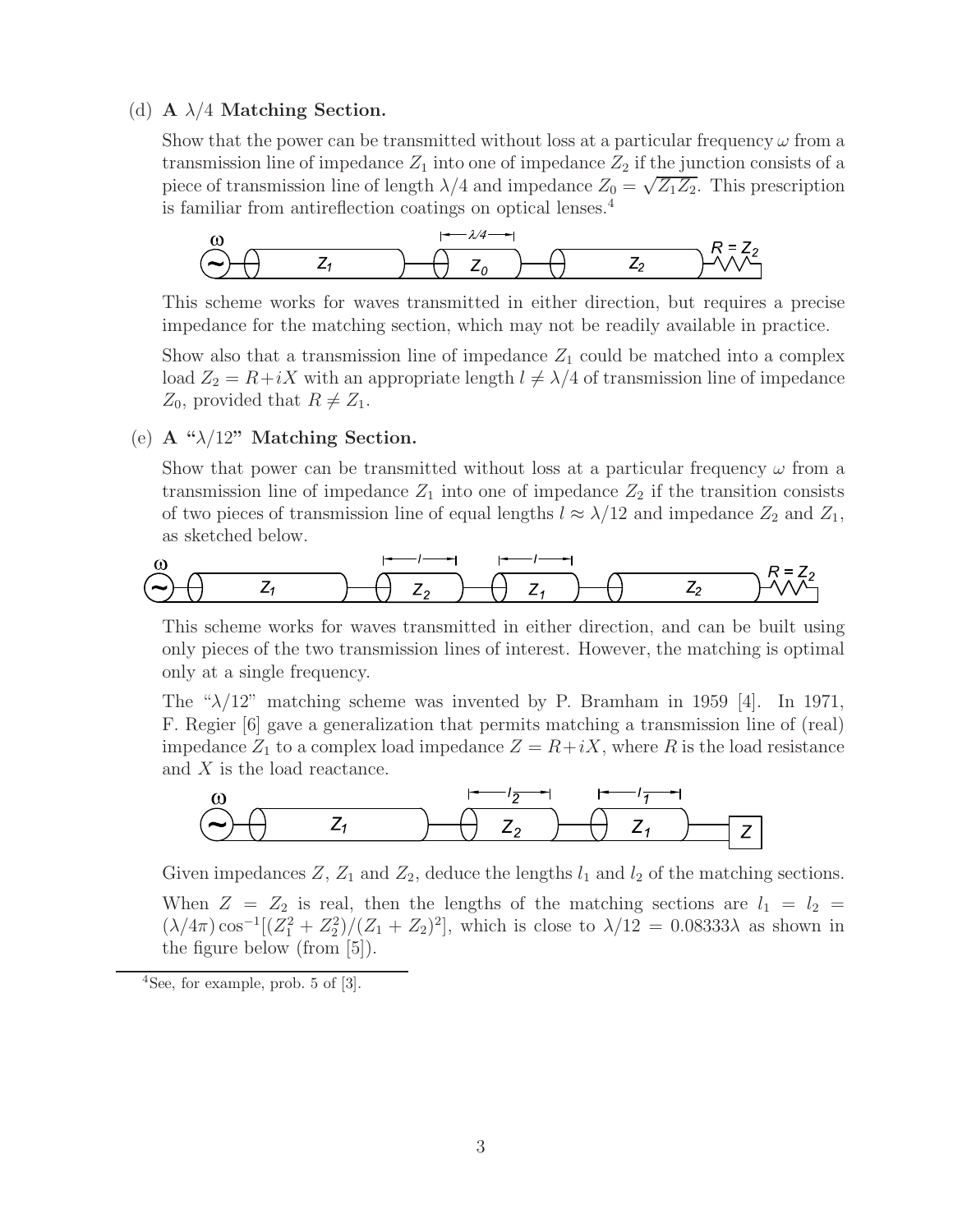

## (f) **Impedance Matching via a Flux-Linked Transformer.**

Show that transmission lines 1 and 2 can be matched if each line is attached to a small  $\sqrt{Z_1/Z_2}$ . All of the magnetic flux created by the current coil 1 should be linked by coil coil with  $N_1$  and  $N_2$  turns, respectively (as shown on the next page), where  $N_1/N_2 =$ 2, and *vice versa*, for ideal transformer action. You may ignore the internal resistances and capacitances of the transformer windings. Even with these idealizations, show that a transmission-line analysis predicts a reflected power that varies as  $1/\omega^2$  (at high frequency), so that a flux-linked transformer has poor performance at low frequency.



To maximize the flux linkage in practice, it is advantageous to wind the two coils around a ring or "core" of a high-permeability magnetic material, such as a ferrite. See, for example, [7]. However, the performance of magnetic materials is limited at very high frequencies, so a ferrite-based, flux-linked, impedance-matching transformer has only a finite bandwidth.

Lenz' law indicates that the induced current in line 2 will have the opposite sign to that in line 1. Hence, the voltage in lines 1 and 2 are reversed at their junction, and we speak of an inverting transformer. A noninverting transformer could be built using two ferrite cores, as shown in the figure below.



A matching transformer can be constructed with no metallic connection between the conductors of line 1 and those of line 2. In this case we speak of an isolation transformer, particularly when the impedance of lines 1 and 2 is the same.

There is some special terminology associated with isolation transformers, based on the concepts of balanced and unbalanced transmission lines. In principle, a balanced transmission line is one in which only a TEM wave propagates, and so the currents on its two conductors are equal and opposite at each point along the line. Any transmission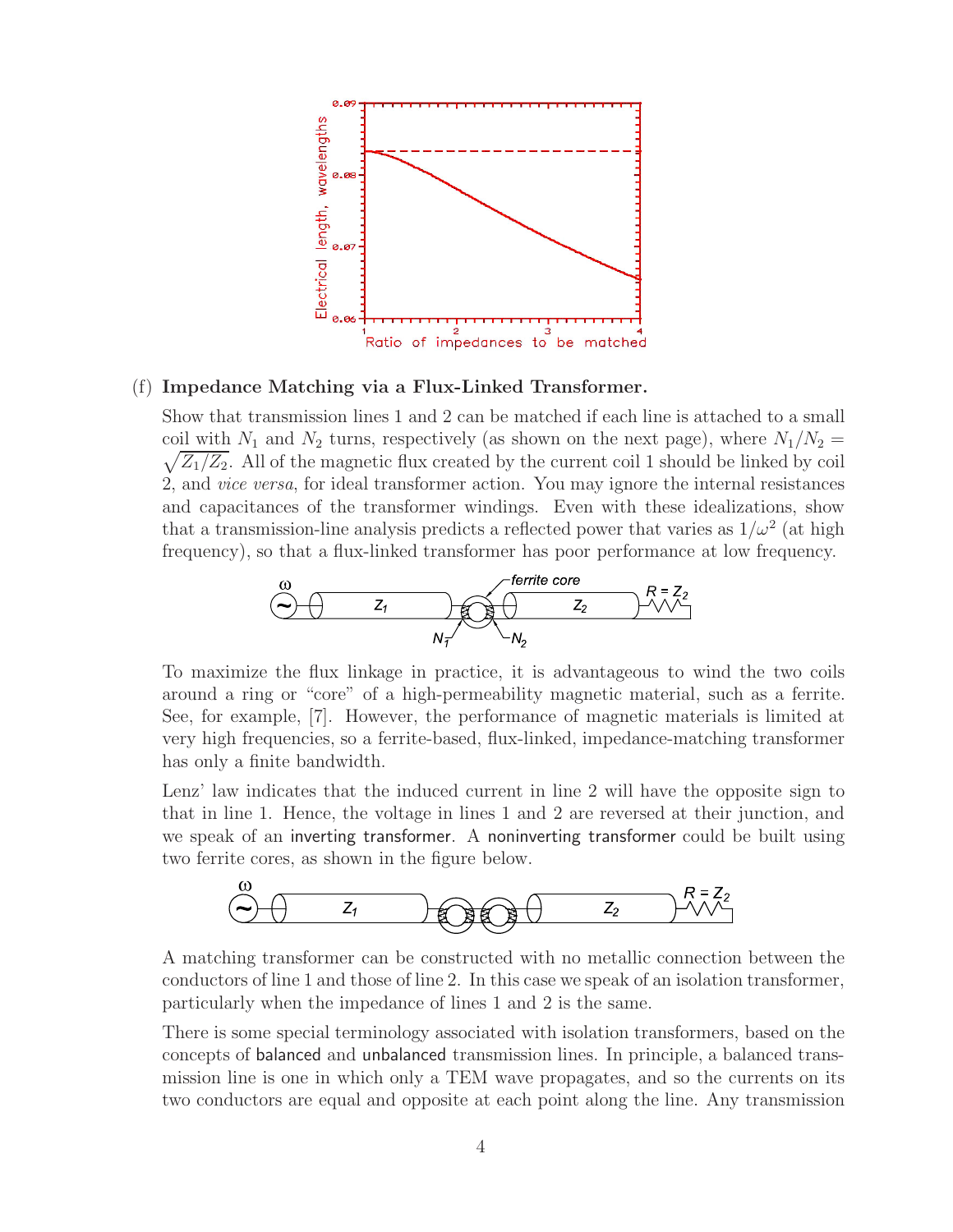line can become unbalanced due to coupling with electromagnetic fields in its environment, but connecting one of the conductors to an electrical "ground" also unbalances the line.<sup>5</sup> An isolation transformer connected to an unbalanced line 1 can result in line 2 being balanced, and therefore the name balun (balanced-unbalanced) is sometimes given to isolation transformers.

## (g) **The Transmission-Line Transformer of Guanella.**

In 1944, Guanella [8] suggested a device that can match a (primary) transmission line of impedance  $Z_P$  to a (secondary) line of impedance  $Z_S = 4Z_P$  using two intermediate pieces of transmission line of impedance  $Z_I = 2Z_P$ , as shown in the figure below.



Verify the desired functionality of this circuit, supposing that the intermediate segments of transmission lines are long enough that TEM waves propagate in them. This has the effect that the voltages at the two ends of these segments are isolated from one another, because the integral  $\int \mathbf{E} \cdot d\mathbf{l}$  along the line vanishes for a TEM mode.

For the above condition to hold, the intermediate segments need to be a wavelength or more long, which may be inconvenient in practice. Guanella suggested that short intermediate segments could be used if their conductors were wound into inductive helices, rather than being simple straight wires. When his scheme was later applied to coaxial cables, the inductive isolation was provided by looping the coax cable through a ferrite core. This improves the low-frequency response of the device without changing its basic principle.

Guanella's device has come to be known as a transmission-line transformer even though it does not involve any classic transformer action as first discovered by Faraday. Because Guanella's transmission-line transformer provides a measure of isolation between the voltages at its two ends, it also serves as a balun. In some applications, the isolation is more important than the impedance match.

Many variants of the transmission-line transformer have been conceived [9, 10, 11]. For example, a piece of coax cable that passes through a ferrite core is called by some a 1:1 transmission-line transformer [12], although it might be more correct to call it a balun.

<sup>5</sup>If the currents on the two conductors of a transmission line are labeled  $I_a$  and  $I_b$ , then we can write,

$$
I_a = \frac{I_a + I_b}{2} + \frac{I_a - I_b}{2} \equiv I_{\text{common}} + I_{\text{TEM}}, \qquad I_b = \frac{I_a + I_b}{2} - \frac{I_a - I_b}{2} = I_{\text{common}} - I_{\text{TEM}}, \tag{6}
$$

where the antisymmetric currents are associated with TEM wave propagation, and the symmetric currents are often called common mode currents. Note that the symbol  $\equiv$  means "is defined to be".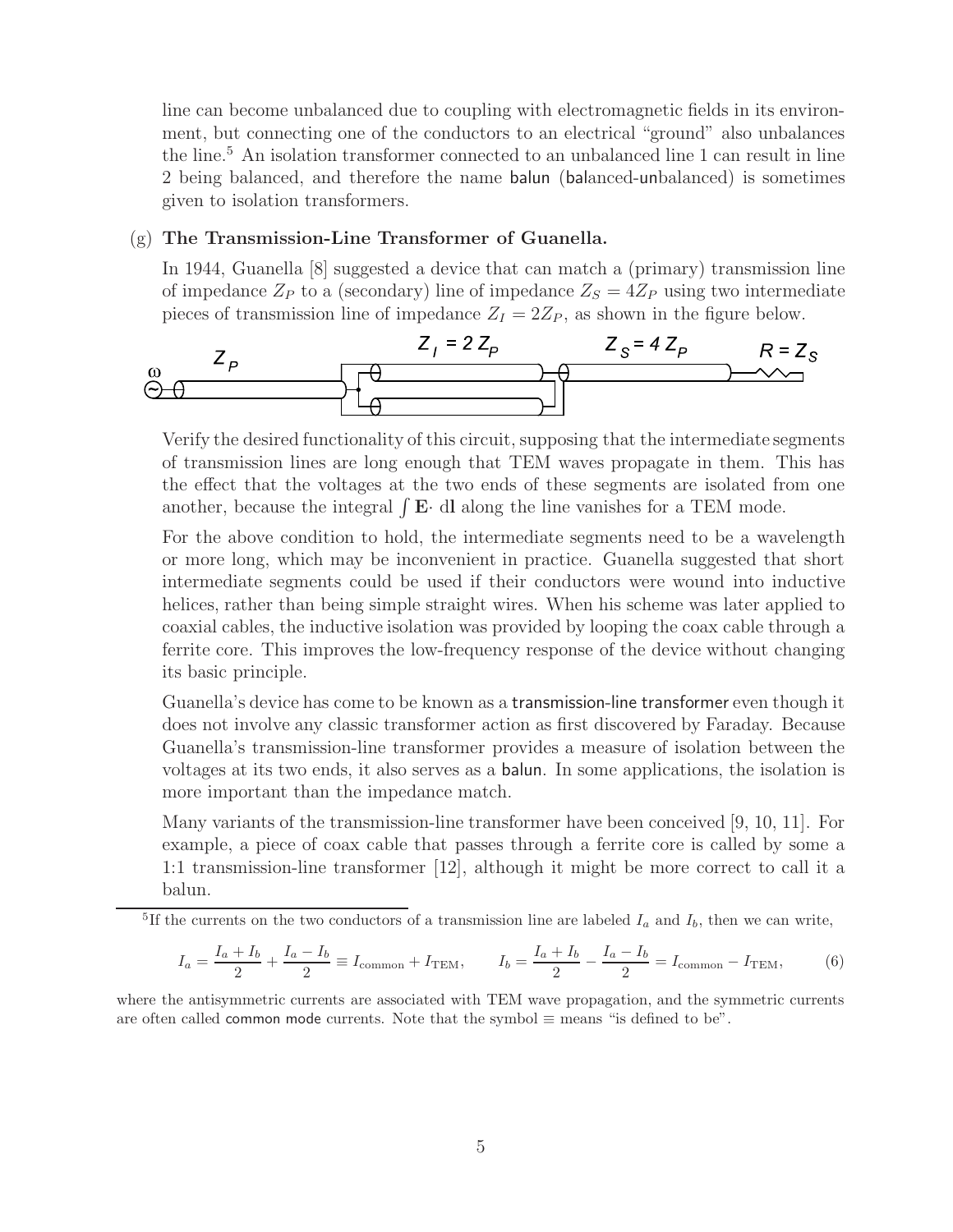

A more nontrivial variant is obtained if a second coaxial cable is attached to the first (the one that passes through the ferrite core), with the conductors of the two cables cross connected as shown below. In this case we obtain a 1:1 inverting transmission-line transformer.



Show that if m intermediate segments of impedance  $Z_I = 2Z_P$  are used instead two, shorting the inner and outer conductors of adjacent cables at their output ends, the resulting transmission-line transformer makes a  $1 : m^2$  impedance match  $(1 : m$  voltage transformer).

If the intermediate transmission lines are shorted to one another at appropriate places at their input ends as well as their output ends, additional transformer ratios may be obtained. For example, if four intermediate sections of impedance  $Z_I = (5/3)Z_P$  are connected as shown below, we can make a match to a secondary line of impedance  $Z_S = (25/9)Z_P$ .



# **2 Solution**

## (a) **Reflection Due to an Impedance Mismatch.**

We first deduce the wave equations for current and voltage in a transmission line, and then relate this to the concept of impedance.

To illustrate the steps in deducing the wave equation, we use figures based on a 2-wire transmission line. Referring to the sketch below and recalling that  $L$  is the inductance per unit length of the "loop" formed by the two lines, Kirchhoff's rule for the circuit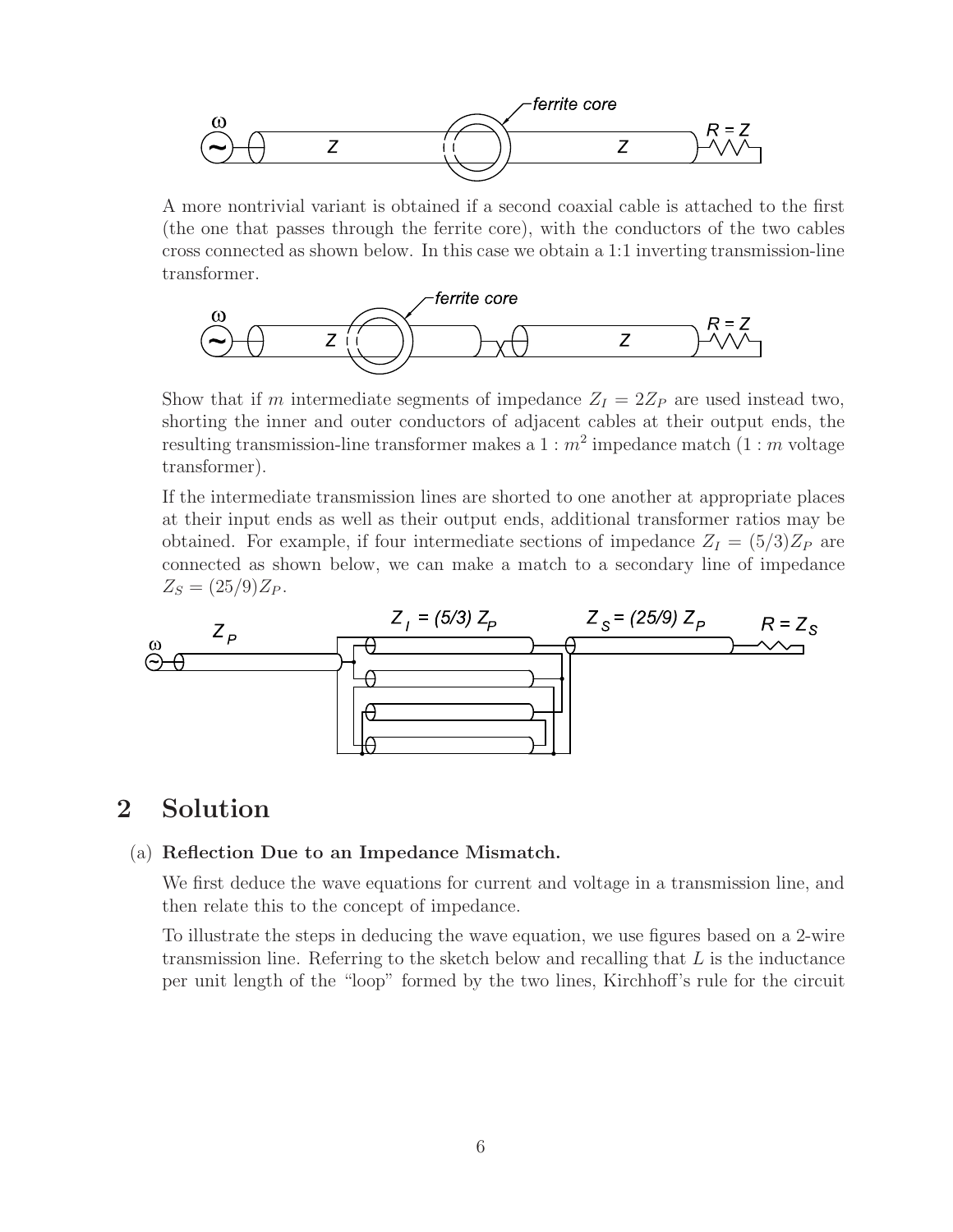of length dx shown by dashed lines tells us,<sup>6</sup>



Next, the charge  $dQ$  that accumulates on length  $dx$  of the upper wire during time  $dt$  is  $(Cdx)dV$  in terms of the change of voltage dV between the wires and the capacitance C per unit length between the two wires. The charge can also can be written in terms of currents at the two ends of segment  $dx$ , so that,

$$
Q = (Cdx)dV = (I(x) - I(x+dx))dt, \t so \t -\frac{\partial I}{\partial x} = C\frac{\partial V}{\partial t}. \t (8)
$$
\n
$$
\begin{array}{ccc}\n & - & -d\mathbf{x} - \mathbf{I} \\
 & - & -I(\mathbf{x},t)\n\end{array}
$$

Together, eqs. (7) and (8) imply the desired wave equations,

$$
\frac{\partial^2 I}{\partial x^2} = LC \frac{\partial^2 I}{\partial t^2}, \qquad \frac{\partial^2 V}{\partial x^2} = LC \frac{\partial^2 V}{\partial t^2}.
$$
 (9)

The well-known solutions for waves of angular frequency  $\omega$  are that,

$$
I = I_{\pm}e^{i(\pm kx - \omega t)}, \qquad V = V_{\pm}e^{i(\pm kx - \omega t)}, \tag{10}
$$

where the wave velocity  $v$  is,

$$
v = \frac{\omega}{k} = \frac{1}{\sqrt{LC}}.
$$
\n(11)

*It can be shown that the capacitance* C *and inductance* L *for an arbitrary 2-conductor line in vacuum obey the relation*  $1/\sqrt{LC} = c$ , where c is the speed of light.<sup>7</sup>

<sup>&</sup>lt;sup>6</sup>Here, we apply Kirchhoff's circuit law to a short segment of a transmission line. However, Kirchhoff's analysis does not well apply to transmission-line circuits that are large compared to a wavelength, as discussed in [13].

<sup>7</sup>See, for example, pp. 16-17 of http://kirkmcd.princeton.edu/examples/ph501lecture13.pdf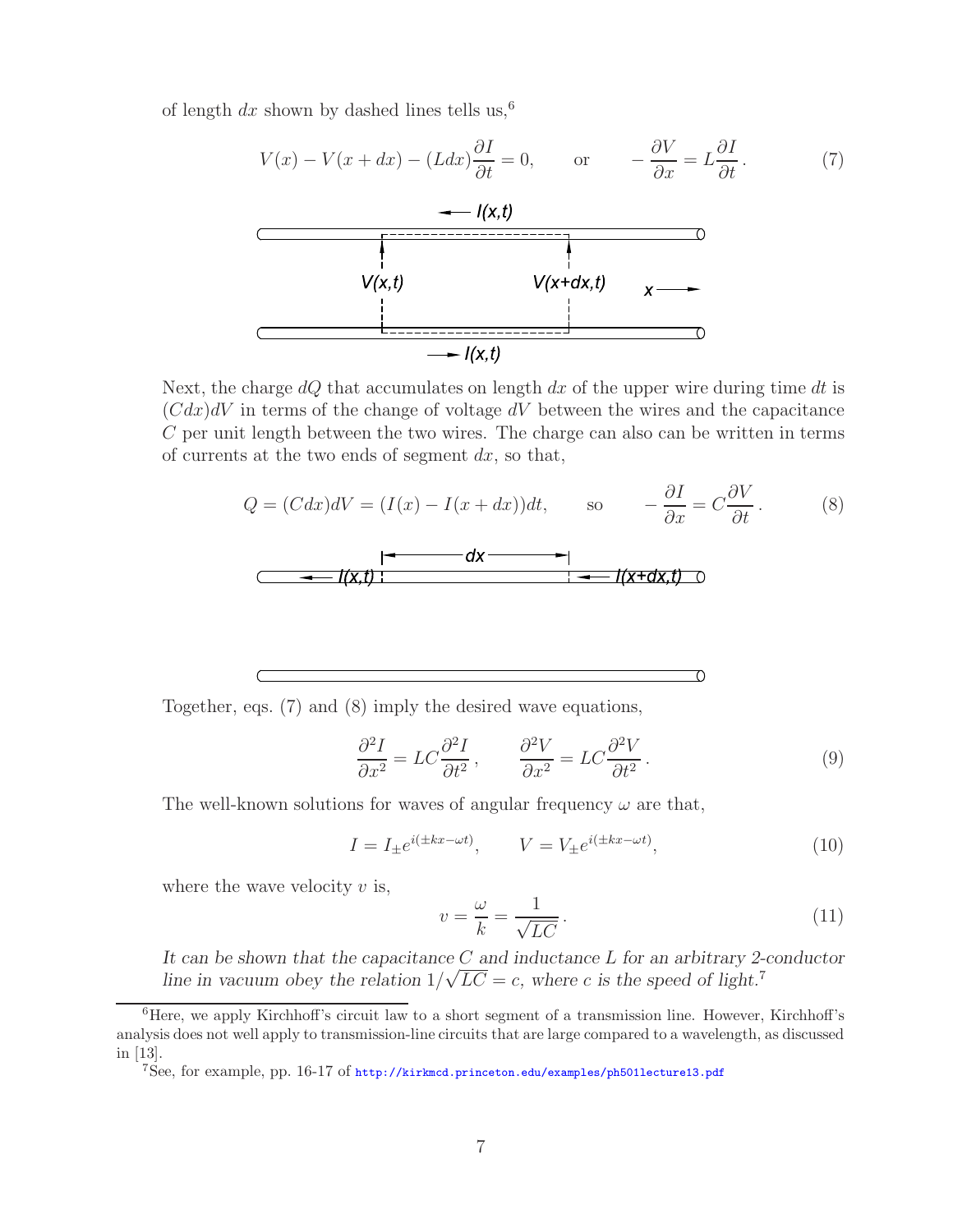If we insert the solutions  $(10)$  in either of eqs.  $(8)$  or  $(9)$ , we find that,

$$
V_{\pm} = \pm \sqrt{\frac{L}{C}} I_{\pm} \equiv \pm Z I_{\pm}.
$$
\n(12)

Thus, the impedance of an ideal 2-conductor transmission line is the positive real number given by,

$$
Z = \sqrt{\frac{L}{C}}.
$$
\n(13)

The time-average power carried by either the  $+$  or the  $-$  wave is given by,

$$
P_{\pm} = \frac{Re(V_{\pm}I_{\pm}^{*})}{2} = \frac{V_{\pm}I_{\pm}}{2} = \pm \frac{ZI_{\pm}^{2}}{2} = \pm \frac{V_{\pm}^{2}}{2Z},
$$
\n(14)

where the sign of the power indicates the direction of propagation of the wave along the  $x$  axis.

After these lengthy preliminaries, we return to the question of the power transmitted across the junction between transmission lines of impedances  $Z_1$  and  $Z_2$ .

Assuming that the incident wave arrives from  $x = -\infty$  on line 1, this wave is described by current and voltage  $I_{1+}$  and  $V_{1+} = I_{1+}Z_1$ . At the junction with line 2, the incident wave splits into a transmitted wave described by current and voltage  $I_{2+}$  and  $V_{2+}$  $I_{2+}Z_2$ , and a reflected wave described by current and voltage  $I_{1-}$  and  $V_{1-} = -I_{1-}Z_1$ .

Both current and voltage are continuous at the junction, so we have,

$$
V_{2+} = V_{1+} + V_{1-}, \tag{15}
$$

$$
I_{2+} = I_{1+} + I_{1-}.
$$
\n(16)

Using eq. (12) to eliminate the voltages in favor of the currents, eq. (15) becomes,

$$
I_{2+} \frac{Z_2}{Z_1} = I_{1+} - I_{1-}.
$$
\n(17)

Solving eqs. (16) and (17) we find,

$$
I_{1-} = \frac{Z_1 - Z_2}{Z_1 + Z_2} I_{1+}, \qquad I_{2+} = \frac{2Z_1}{Z_1 + Z_2} I_{1+}.
$$
\n(18)

So, whenever there is an impedance mismatch, *i.e.*, whenever  $Z_1 \neq Z_2$ , there is a reflected wave created by the junction.

Using eq. (14) we calculate the reflected and tranmitted power to be,

$$
P_{1-} = \left(\frac{Z_1 - Z_2}{Z_1 + Z_2}\right)^2 P_{1+}, \qquad P_{2+} = \frac{4Z_1 Z_2}{(Z_1 + Z_2)^2} P_{1+}.
$$
\n(19)

These powers obey  $P_{1-} + P_{2+} = P_{1+}$ , which also follows from conservation of energy at the junction, which has been assumed to be lossless.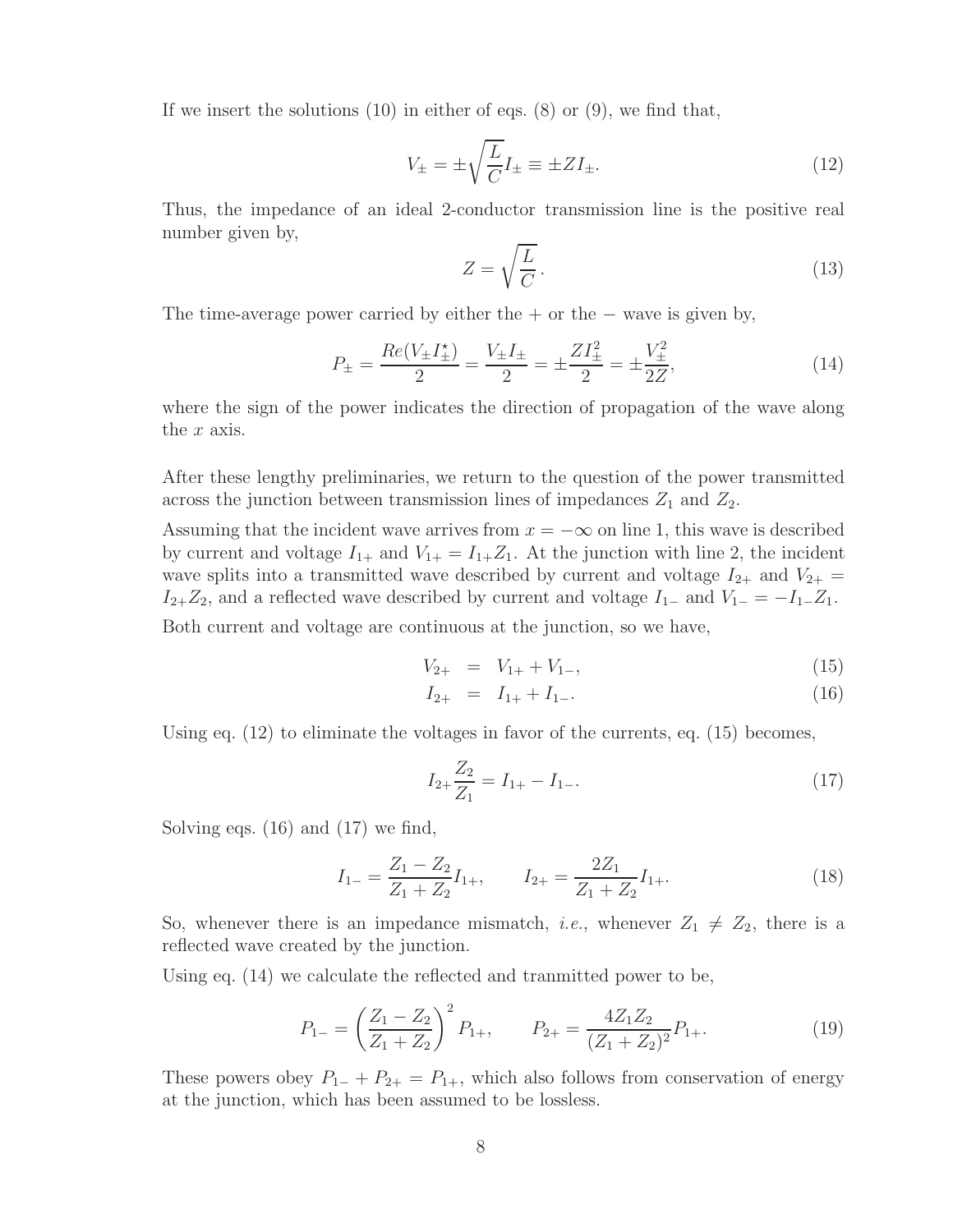## (b) **Reflection Due to a Complex Load Impedance.**

The analysis of eqs. (15)-(18) does not actually depend on the assumption that the impedances  $Z_1$  and  $Z_2$  are real numbers. For the case of complex impedances, eq. (14) becomes  $P_{\pm} = \pm Re(Z) |I_{\pm}|^2/2$ , so that the generalization of eq. (19) for  $Z_1$  real but  $Z_2$  complex is,

$$
P_{1-} = \left| \frac{Z_2 - Z_1}{Z_2 + Z_1} \right|^2 P_{1+}, \qquad P_{2+} = \frac{4Z_1 \operatorname{Re}(Z_2)}{\left| Z_2 + Z_1 \right|^2} P_{1+}.
$$
 (20)

The first of eq. (18) is often rewritten as,

$$
I_r = \frac{1 - Z_2/Z_1}{1 + Z_2/Z_2} I_i = \frac{1 - z}{1 + z} I_i \equiv -\gamma I_i,
$$
\n(21)

where subscript i means incident, subscript r means reflected,  $z = Z_2/Z_1$  is the normalized load impedance, and,

$$
\gamma = \frac{z - 1}{z + 1} \tag{22}
$$

is the complex voltage reflection coefficient, since  $V_r = \gamma V_i$  according to the sign convention (12). We note that,

$$
z = \frac{1+\gamma}{1-\gamma}.\tag{23}
$$

At a point  $x < 0$  on line 1, the total voltage is,<sup>8</sup>

$$
V_1(x,t) = V_{1+}e^{i(kx - \omega t)} + V_{1-}e^{i(-kx - \omega t)} = Z_1 I_{1+}(e^{ikx} + \gamma e^{-ikx})e^{-i\omega t},\tag{26}
$$

and the total current is,

$$
I_1(x,t) = I_{1+}e^{i(kx - \omega t)} + I_{1-}e^{i(-kx - \omega t)} = I_{1+}(e^{ikx} - \gamma e^{-ikx})e^{-i\omega t},
$$
(27)

<sup>8</sup>A practical diagnostic of the modulated traveling wave (26) can be obtained by placing a "square-law" detector across the transmission line at position x, which measures the DC root-mean-square (rms) voltage,

$$
V_{\rm rms}(x) = \sqrt{\frac{Re(V_1 V_1^*)}{2}} = V_{1+} \sqrt{\frac{1 + |\gamma|^2 + 2|\gamma|\cos(\phi - 2kx)}{2}},\tag{24}
$$

where we write the complex reflection coefficient (22) as  $\gamma = |\gamma| e^{i\phi}$ . The maxima and minima of  $V_{\text{rms}}(x)$ occur at values of x separated by  $\lambda/4$  and have magnitudes  $V_{1+}(1 \pm |\gamma|)/\sqrt{2}$ . The ratio of the maximum rms voltage to the minimum is called the VSWR,

$$
VSWR = \frac{1+|\gamma|}{1-|\gamma|}.
$$
\n(25)

VSWR is an acronym for voltage standing wave ratio, although strictly speaking the waveform (26) is not a pure standing wave unless  $\gamma = 1$ . An applet that illustrates the waveform (26) for real values of  $\gamma$  is available at http://www.bessernet.com/Ereflecto/tutorialFrameset.htm.

Note that  $\sqrt{2}V_{\rm rms}(x)$  is the envelope of the waveform  $V_1(x,t)$ .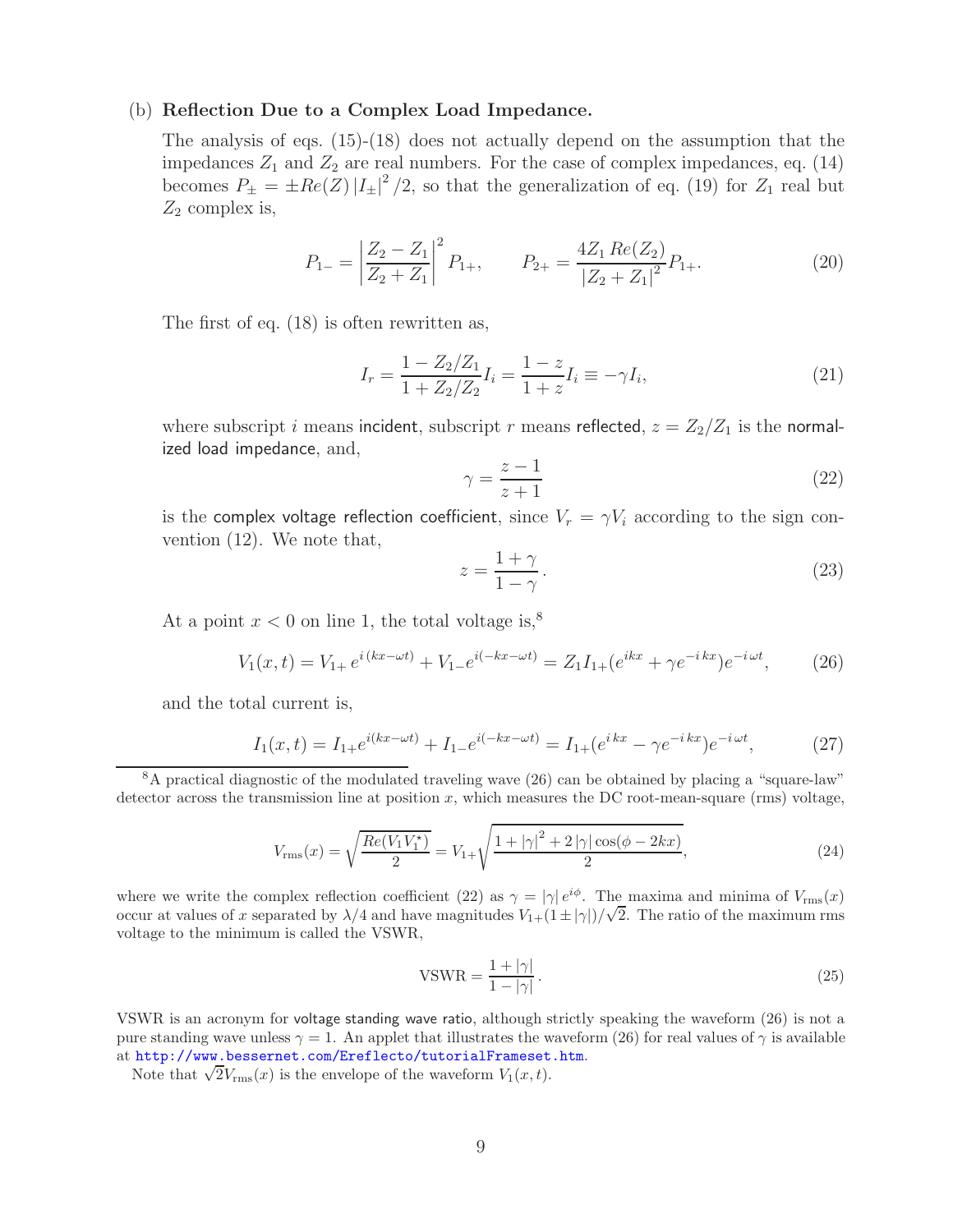We introduce the complex, position-dependent impedance  $Z(x)$  defined so that  $V_1(x,t) =$  $I_1(x,t)Z(x),$ 

$$
Z(x) = Z_1 \frac{1 + \gamma e^{-2ikx}}{1 - \gamma e^{-2ikx}}.
$$
\n(28)

If line 1 were terminated at position x by a load of impedance  $Z(x)$ , the reflected wave would be just the same as when the line is terminated at  $x = 0$  by impedance  $Z_2$ .

*As a check, note that*  $Z(0) = Z_1(1 + \gamma)/(1 - \gamma) = Z_1z = Z_2$  *using eq. (23).* 

If  $Z(x)$  is real, then a "match" could be made at position x using techniques appropriate for real, *i.e.*, purely resistive, loads as considered in parts (c) and (d). From eq. (28) we see that  $Z(x)$  will be real if  $\gamma e^{-2ikx}$  is real also. After some algebra, we find the desired value(s) of  $x$  to be,

$$
x = \frac{\lambda}{4\pi} \tan^{-1} \left( \frac{2\operatorname{Im}(z)}{1 - |z|^2} \right) = \frac{\lambda}{4\pi} \tan^{-1} \left( \frac{2Z_1 \operatorname{Im}(Z_2)}{Z_1^2 - |Z_2|^2} \right) = \frac{\lambda}{4\pi} \tan^{-1} \left( \frac{2Z_1 X_2}{Z_1^2 - R_2^2 - X_2^2} \right),\tag{29}
$$

where we write  $Z_2 = R_2 + i X_2$ . Recall that we desire x to be negative, so we rewrite eq. (29) as,

$$
-x = \frac{\lambda}{4\pi} \tan^{-1} \left( \frac{2Z_1 X_2}{R_2^2 + X_2^2 - Z_1^2} \right),\tag{30}
$$

so that we can use the smallest positive value of the arctangent as our solution.

As expected, if the load reactance  $X_2$  is zero, we obtain  $x = 0$  as the position closest to the load at which the impedance  $Z(x)$  is real.

The real value of the impedance  $Z(x)$  for x given by eq. (30) is,

$$
Z(x) = Z_1 \frac{\sqrt{Z_1^2 + R_2^2 + X_2^2 + 2Z_1 R_2} - \sqrt{Z_1^2 + R_2^2 + X_2^2 - 2Z_1 R_2}}{\sqrt{Z_1^2 + R_2^2 + X_2^2 + 2Z_1 R_2} + \sqrt{Z_1^2 + R_2^2 + X_2^2 - 2Z_1 R_2}}.
$$
(31)

If  $X_2 = 0$  then according to eq. (31),  $Z(x) = R_2$  as expected.

## **The Smith Chart.**

Before computers and pocket calculators were common, P.H. Smith [1] gave a graphical method for finding the values of x for which  $Z(x)$  is real, as well as the real values for  $Z(x)$ .

Converting eq. (28) to a normalized impedance, we write,

$$
z(x) = \frac{1 + \gamma e^{-2ikx}}{1 - \gamma e^{-2ikx}} = \frac{z + i \tan(kx)}{1 + i z \tan(kx)},
$$
\n(32)

using eq. (22). We can also define a complex, position-dependent reflection coefficient according to,

$$
\gamma(x) = \frac{z(x) - 1}{z(x) + 1} = \gamma e^{-2ikx} = |\gamma| e^{i(\phi_{\gamma} - 2kx)}.
$$
\n(33)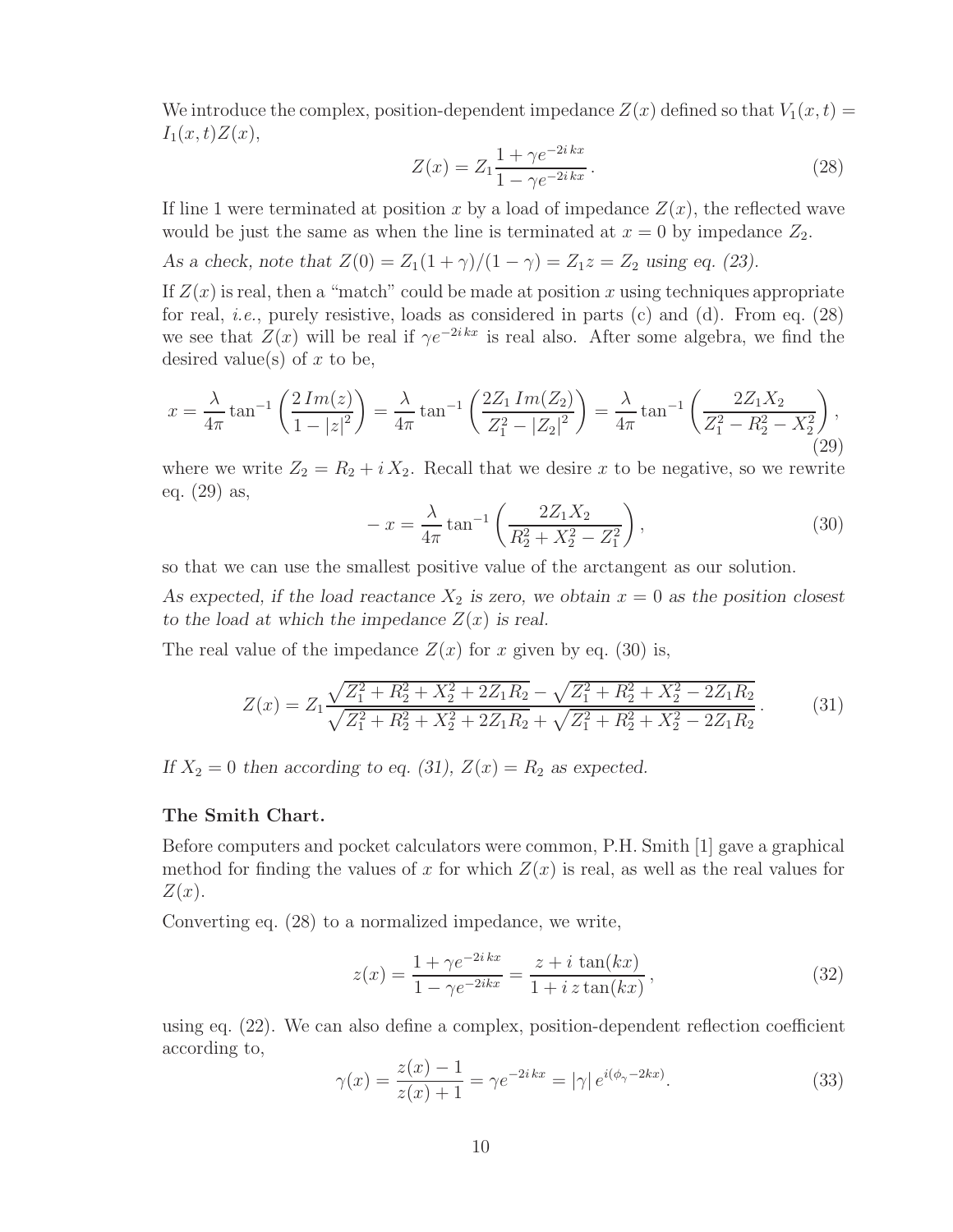The complex, position-dependent reflection coefficient  $\gamma(x)$  moves in a circle of radius  $|\gamma| \leq 1$  on the complex plane, and completes one clockwise rotation around this circle when x increases by  $\lambda/2$ . This insight is represented graphically on a so-called Smith chart, with is a plot of the complex reflection coefficient  $\gamma = u + iv$  on the complex  $u-v$  plane.



For ease of use, curve of constant resistance  $R_2$  and constant reactance  $X_2$  are also shown on the Smith chart, for a specified value of the (real) impedance  $Z_1$ . For this, we write,

$$
z = \frac{R_2 + iX_2}{Z_1} = \frac{1+\gamma}{1-\gamma} = \frac{1+u+i v}{1-u-iv} = \frac{1-u^2-v^2+2i v}{(u-1)^2+v^2}.
$$
 (34)

Thus,

$$
\frac{R_2}{Z_1} = \frac{1 - u^2 - v^2}{(1 - u)^2 + v^2} \quad \text{and} \quad \frac{X_2}{Z_1} = \frac{2v}{(1 - u)^2 + v^2}.
$$
 (35)

Bringing all  $u$ 's and  $v$ 's into the numerator and rearranging terms a bit, we find,

$$
\left(u - \frac{R_2}{Z_1 + R_2}\right)^2 + v^2 = \left(\frac{Z_1}{Z_1 + R_2}\right)^2 \quad \text{and} \quad (u - 1)^2 + \left(v - \frac{Z_1}{X_2}\right)^2 = \left(\frac{Z_1}{X_2}\right)^2.
$$
\n(36)

These are both equations of circles. In particular, circles of constant  $R_2$  have their center on the u (horizontal) axis, and these circles all pass through the point  $(u, v) =$  $(1, 0)$ . Circles of constant  $X_2$  all have their centers on the vertical line  $u = 1$ , and these circles also all pass through the point  $(u, v) = (1, 0)$ .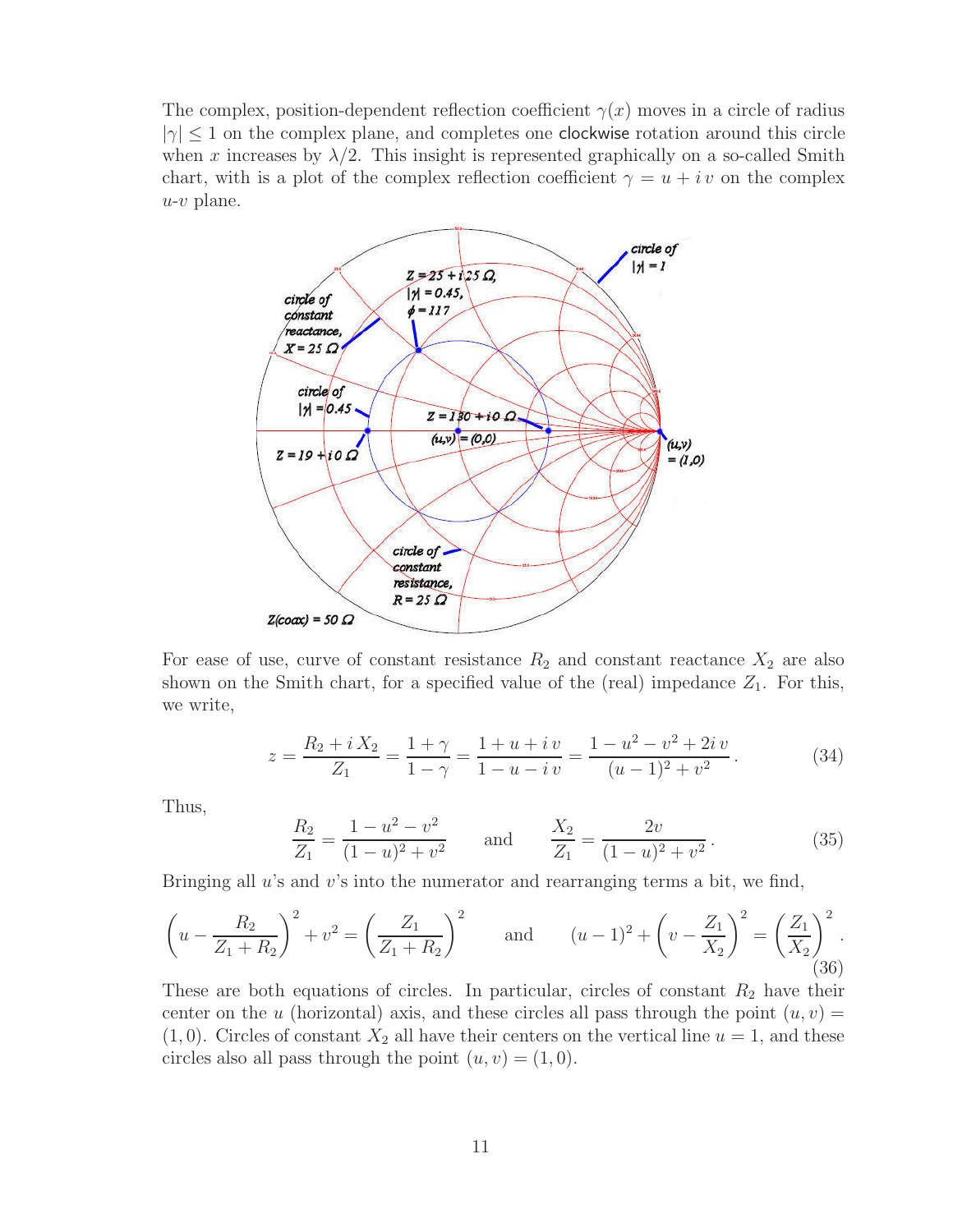In the Smith chart above,<sup>9</sup> the transmission line impedance is  $Z_1 = 50 \Omega$  and the load impedance is  $Z_2 = 25 + i 25 \Omega$ . We plot  $Z_2$  using the two sets of circles of constant resistance and constant reactance to locate this point, which happens to correspond to the complex reflection coefficient  $\gamma = 0.45e^{i 117^{\circ}}$ . The circle of  $|\gamma| = 0.45$  crosses the real axis at points corresponding to  $Z(x) = 19 \Omega$  if we move  $180 - 117 = 63°$ counterclockwise from  $Z_2$ , and to  $Z(x) = 130 \Omega$  if we move counterclockwise by 243°. The corresponding distances along the coaxial cable are  $x = (\lambda/2)(63/360) = 0.05\lambda$ , and  $x = (\lambda/2)(243/360) = 0.34\lambda$ .

*We leave it to the reader to judge whether the graphic construction is more or less convenient than using the algebraic relations (30)-(31). Either way, one could "match"* the complex load impedance  $Z_2$  to the coaxial cable of impedance  $Z_1$  by cutting into *the cable at position* x *and adding an appropriate matching resistor either in series or parallel, depending on whether*  $Z(x)$  *is greater or less than*  $Z_1$ *, as discussed in the following section.*

## (c) **Impedance Matching via Resistors.**

According to eq. (18) or (19), there will be no reflected wave at a junction if the total impedance beyond the junction is the same as that before the junction.

So, if  $Z_2 < Z_1$ , placing a resistor of value  $R = Z_1 - Z_2$  in series with line 2 brings the impedance beyond the junction to  $Z_1$ , and no reflection will occur.

The currents in both lines are equal:  $I_{1+} = I_{2+}$ . However, the series resistance reduces the voltage in line 2 to,

$$
V_{2+} = I_{2+}Z_2 = I_{1+}Z_2 = \frac{Z_2}{Z_1}V_{1+}.
$$
\n(37)

Hence, the transmitted power is,

$$
P_{2+} = \frac{V_{2+}I_{2+}}{2} = \frac{Z_2}{Z_1} \frac{V_{1+}I_{1+}}{2} = \frac{Z_2}{Z_1} P_{1+} \qquad (Z_2 < Z_1). \tag{38}
$$

Similarly, if  $Z_2 > Z_1$ , then the impedance beyond the junction can be reduced to  $Z_1$ by adding a resistor in parallel (*i.e.*, between the two conductors at the junction) of value  $R$  given by,

$$
\frac{1}{R} = \frac{1}{Z_1} - \frac{1}{Z_2}, \qquad \text{so that} \qquad R = \frac{Z_1 Z_2}{Z_2 - Z_1}.
$$
 (39)

In this case the voltages on the two lines are equal,  $V_{2+} = V_{1+}$ , while the currents are related by,

$$
I_{2+} = \frac{V_{2+}}{Z_2} = \frac{V_{1+}}{Z_2} = \frac{Z_1}{Z_2} I_{1+},\tag{40}
$$

and the transmitted power is only,

$$
P_{2+} = \frac{V_{2+}I_{2+}}{2} = \frac{Z_1}{Z_2} \frac{V_{1+}I_{1+}}{2} = \frac{Z_1}{Z_2} P_{1+} \qquad (Z_2 > Z_1). \tag{41}
$$

 $9$ The Smith chart was generated using the Smith V2.03 software package available at http://www.fritz.dellsperger.net/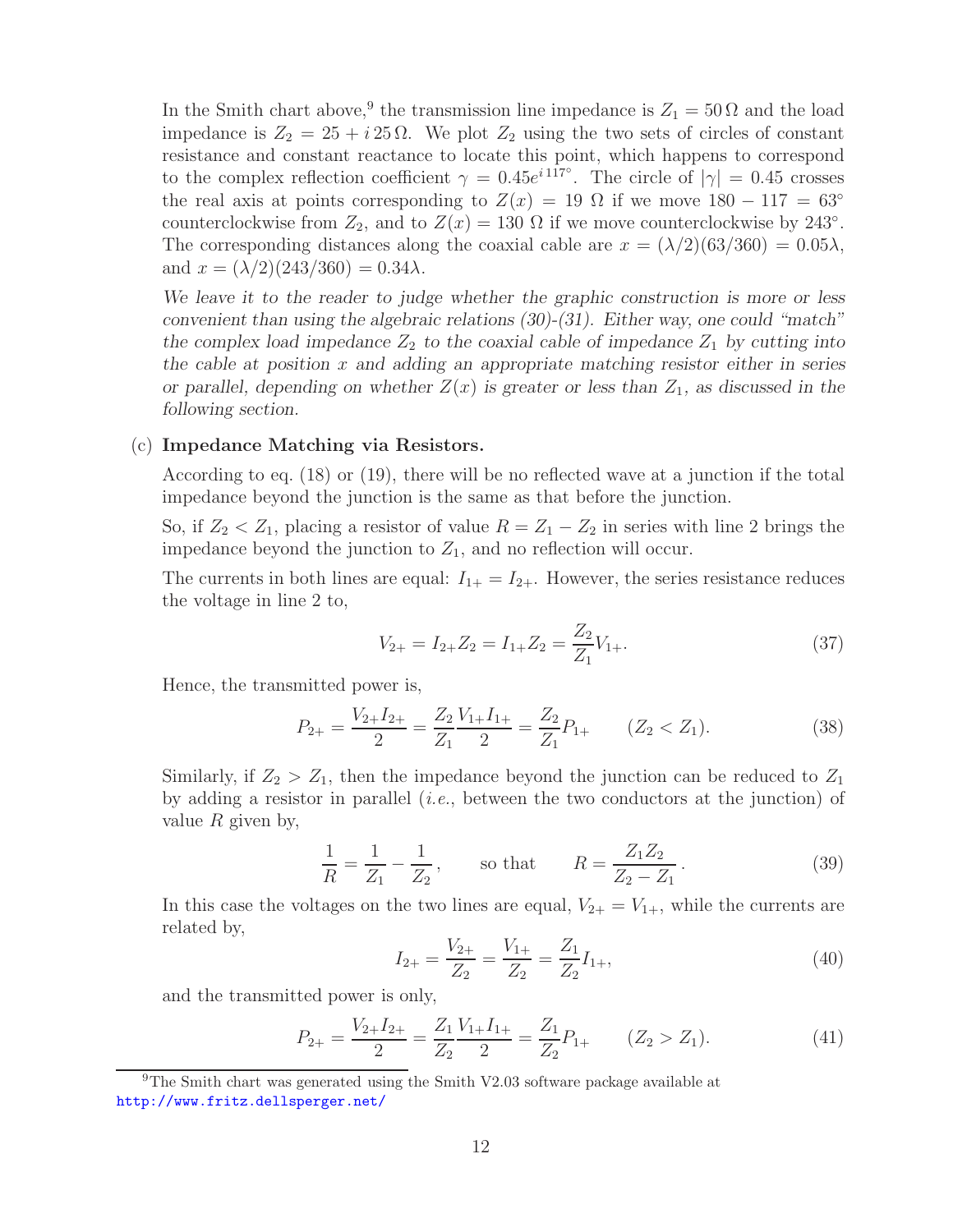## (d) **A** λ/4 **Matching Section.**

We suppose that the transmission line of impedance  $Z_1$  occupies the region  $x < 0$ , the transition section of impedance  $Z_0$  runs from  $x = 0$  to  $x = l$ , and the line of impedance  $Z_2$  extends over the region  $x > l$ .

The incident wave in line 1 moves in the  $+x$  direction, and we desire no reflected wave this line. The matching section can support waves in both direction, while the wave in line 2 should move only in the  $+x$  direction.

We can write the various waves as,  $^{10}$ 

$$
V_{1+} = V_{1+}e^{i(kx - \omega t)} = I_{1+}Z_1,\tag{42}
$$

$$
V_{0+} = V_{0+}e^{i(kx - \omega t)} = I_{0+}Z_0,
$$
\n(43)

$$
V_{0-} = V_{0-}e^{i(-kx - \omega t)} = -I_{0-}Z_0,
$$
\n(44)

$$
V_{2+} = V_{2+}e^{i(kx - \omega t)} = I_{2+}Z_2.
$$
\n(45)

Continuity of the current and voltage at the junction  $x = 0$  tells us that,

$$
I_{1+} = I_{0+} + I_{0-}, \tag{46}
$$

$$
V_{1+} = V_{0+} + V_{0-}.
$$
\n(47)

Eliminating voltage in favor of current in eq. (47), we have,

$$
I_{1+}\frac{Z_1}{Z_0} = I_{0+} - I_{0-}.\tag{48}
$$

Solving eqs. (46) and (48), we find the currents in the matching section to be,

$$
I_{0\pm} = \frac{Z_0 \pm Z_1}{2Z_0} I_{1+}.
$$
\n(49)

Similarly, continuity of the current and voltage at the junction  $x = l$  tells us that,

$$
I_{0+}e^{ikl} + I_{0-}e^{-ikl} = I_{2+}e^{ikl}, \t\t(50)
$$

$$
V_{0+}e^{ikl} + V_{0-}e^{-ikl} = V_{2+}e^{ikl}.
$$
\n(51)

Eliminating voltage in favor of current in eq. (51), we have,

$$
\frac{Z_0}{Z_2}(I_{0+}e^{ikl} - I_{0-}e^{-ikl}) = I_{2+}e^{ikl}.
$$
\n(52)

Using eq. (49) in eq. (50), we find current  $I_{2+}$  to be,

$$
I_{2+}e^{ikl} = \frac{(Z_0 + Z_1)e^{ikl} + (Z_0 - Z_1)e^{-ikl}}{2Z_0}I_{1+},
$$
\n(53)

 $10$ It is not necessary to represent the behavior in line 2 as a traveling wave; all that is needed for the analysis is the relation  $V_{2+} = I_{2+}Z_2$ . Line 2 could be replaced by a resistor of value  $R = Z_2$ .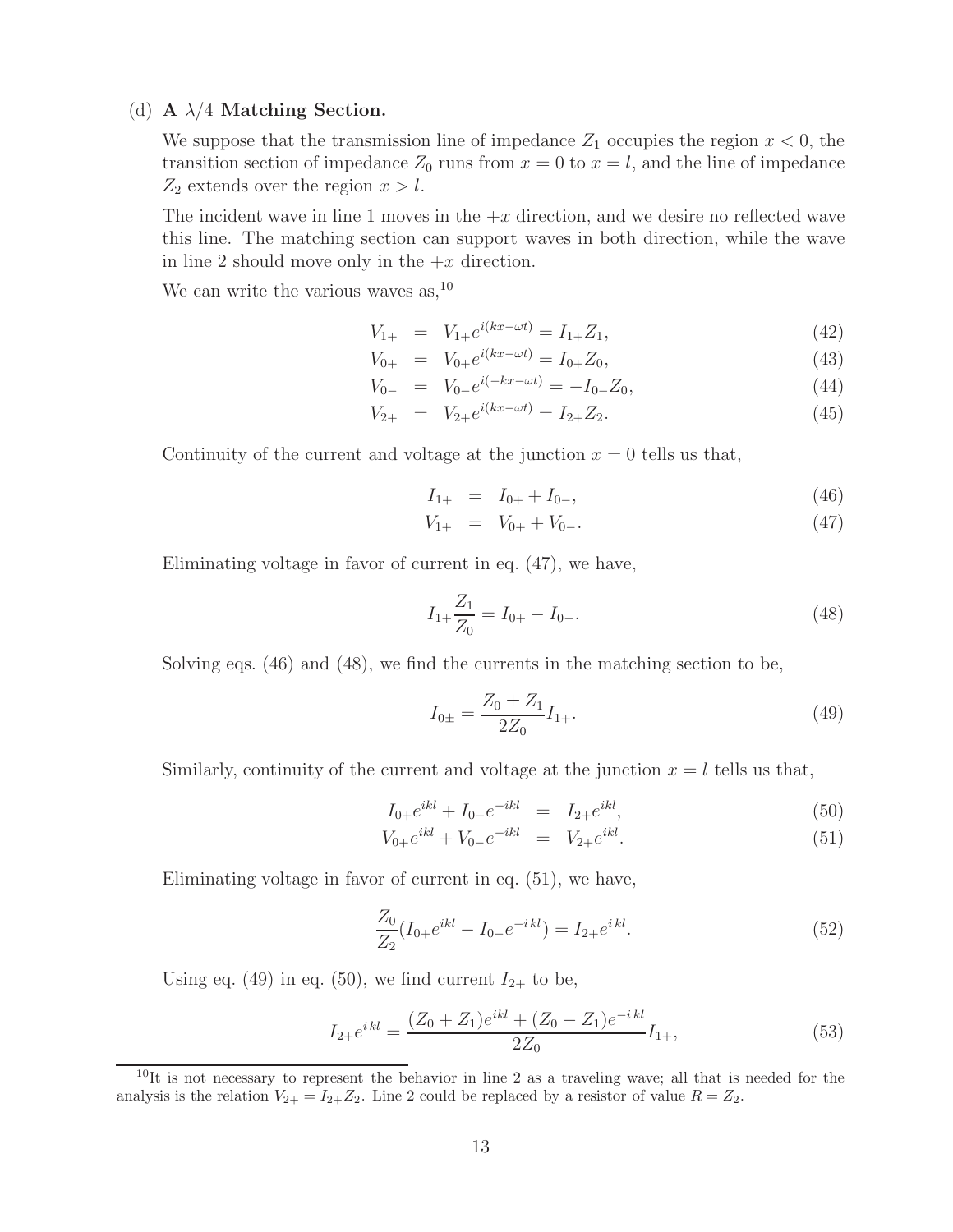while using eq.  $(49)$  in eq.  $(52)$ , we find,

$$
I_{2+}e^{ikl} = \frac{(Z_0 + Z_1)e^{ikl} - (Z_0 - Z_1)e^{-ikl}}{2Z_2}I_{1+}.
$$
\n(54)

Combining eqs. (53) and eq. (54), we must have,

$$
Z_0 Z_2 + Z_1 Z_2 - Z_0^2 - Z_0 Z_1 = -(Z_0^2 - Z_0 Z_1 + Z_0 Z_2 - Z_1 Z_2)e^{-2ikl}.
$$
 (55)

Since the impedances  $Z_i$  are real, eq. (55) can be consistent only if  $e^{-2ikl}$  is real also. The options are  $e^{-2ikl} = \pm 1$ , corresponding to length l of the matching section being even or odd integer multiples of  $\lambda/4$ , recalling that  $k = 2\pi/\lambda$ . When  $l = m\lambda/2$  for integer m, we can have only the trivial case that  $Z_1 = Z_2$  (for any value of  $Z_0$ ).

The nontrivial solution is that  $l = m\lambda/4$  for odd integer m, in which case eq. (55) reduces to the condition that,

$$
Z_0^2 = Z_1 Z_2, \qquad Z_0 = \sqrt{Z_1 Z_2}.
$$
\n(56)

We now explore the option that  $Z_2 = R + iX$  is a load with complex impedance rather than a transmission line with real impedance. The analysis up to and including eq. (55) holds whether  $Z_2$  is real or complex. So, in the latter case we multiply eq. (55) by  $e^{ikl}$ and rearrange it to find,

$$
Z_0(Z_1 - Z_2) = i \tan(kl)(Z_1 Z_2 - Z_0^2), \tag{57}
$$

and substituting  $Z_2 = R + iX$ , we have,

$$
Z_0(Z_1 - R) + Z_1 X \tan(kl) = i[Z_1 X + \tan(kl)(Z_1 R - Z_0^2)].
$$
\n(58)

The lefthand side of eq. (58) is real while the righthand side is imaginary. Therefore, both sides must vanish, which requires that,

$$
\tan(kl) = \frac{Z_0(R - Z_1)}{Z_1 X} = \frac{Z_1 X}{Z_0^2 - Z_1 R}.
$$
\n(59)

Thus, the impedance  $Z_0$  obeys the cubic equation,

$$
Z_0^3 - Z_1 R Z_0 - \frac{Z_1^2 X^2}{R - Z_1} = 0.
$$
\n(60)

So long as R does not equal  $Z_1$  there is at least one real solution for  $Z_0$ . The three roots of the cubic equation (60) are,

$$
Z_0 = A_+ + A_-, \qquad -\frac{A_+ + A_-}{2} + \pm i\sqrt{3}\frac{A_+ - A_-}{2} \tag{61}
$$

where,

$$
A_{\pm} = \sqrt[3]{\frac{Z_1^2 X^2}{2(R - Z_1)} \left(1 \pm \sqrt{1 - \frac{4}{27} \frac{R^3 (R - Z_1)^2}{Z_1 X^4}}\right)}.
$$
 (62)

Of course, the solution could be implemented with a physical transmission line only if  $Z_0$  is both real and positive.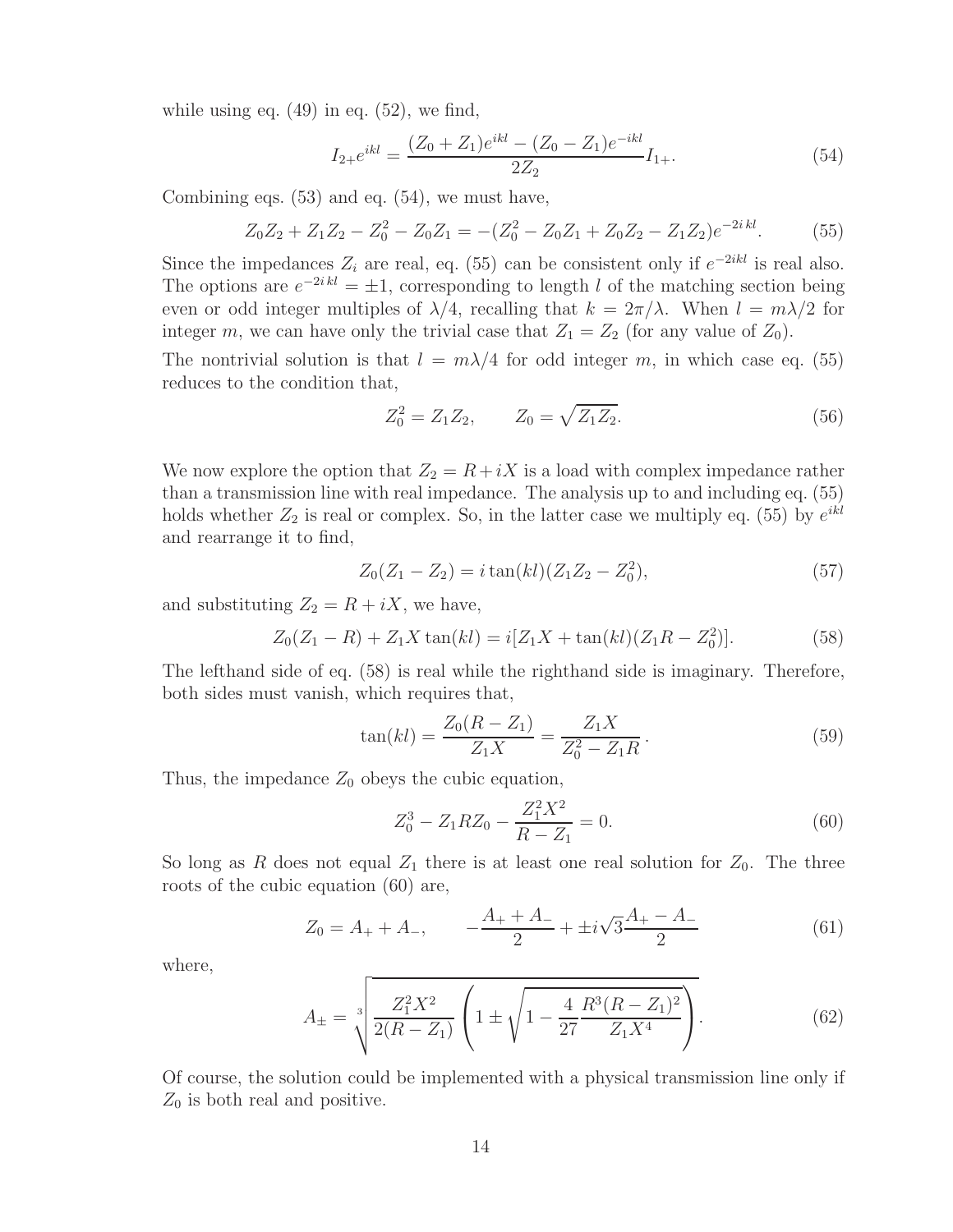## (e) **A "**λ/12**" Matching Section.**

We analyze the more general case of a load impedance  $Z = R + iX$ .

The input line of impedance  $Z_1$  extends over the region  $x < 0$ . This connects to the first matching section, of impedance  $Z_2$  and length  $l_2$ , followed by the second matching section, of impedance  $Z_1$  and length  $l_1$ . The load impedance is located at  $x = l_1 + l_2$ .

We desire that the wave in the input line 1 be only in the  $+x$  direction. In the matching sections there are waves moving in both directions. These waves can be written as,

$$
V_{1+} = V_{1+}e^{i(kx - \omega t)} = I_{1+}Z_1,\tag{63}
$$

$$
V_{2+} = V_{2+}e^{i(kx - \omega t)} = I_{2+}Z_2,
$$
\n(64)

$$
V_{2-} = V_{2-}e^{i(-kx - \omega t)} = -2_{0-}Z_2,
$$
\n(65)

$$
V'_{1+} = V'_{1+}e^{i(kx - \omega t)} = I'_{1+}Z_1,\tag{66}
$$

$$
V'_{1-} = V'_{1-}e^{i(kx - \omega t)} = I'_{1-}Z_1,\tag{67}
$$

where the currents and voltages  $I'_{1\pm}$  and  $V'_{1\pm}$  refer to the matching section of impedance  $Z_1$ . The current and voltage in the load are related by  $V = IZ$ .

The analysis proceeds as in part (c). Continuity of the current and voltage at the junction  $x = 0$  tells us that,

$$
I_{1+} = I_{2+} + I_{2-}, \tag{68}
$$

$$
V_{1+} = V_{2+} + V_{2-}.
$$
\n(69)

Eliminating voltage in favor of current in eq. (69), we have,

$$
I_{1+}\frac{Z_1}{Z_2} = I_{2+} - I_{2-}.\tag{70}
$$

Solving eqs. (68) and (70), we find the currents in the matching section to be,

$$
I_{2\pm} = \frac{Z_2 \pm Z_1}{2Z_2} I_{1+}.
$$
\n(71)

Similarly, continuity of the current and voltage at the junction  $x = l_2$  tells us that,

$$
I_{2+}e^{ikl_2} + I_{2-}e^{-ikl_2} = I'_{1+}e^{ikl_2} + I'_{1-}e^{-ikl_2},\tag{72}
$$

$$
V_{2+}e^{ikl_2} + V_{2-}e^{-ikl_2} = V'_{1+}e^{ikl_2} + V'_{1-}e^{-ikl_2}.
$$
\n(73)

Eliminating voltage in favor of current in eq. (73), we have,

$$
\frac{Z_2}{Z_1}(I_{2+}e^{ikl_2} - I_{2-}e^{-ikl_2}) = I'_{1+}e^{ikl_2} - I'_{1-}e^{-ikl_2}.
$$
\n(74)

Solving eqs.  $(72)$  and eq.  $(74)$ , and using eq.  $(71)$ , we find,

$$
I'_{1+} = \frac{(Z_1 + Z_2)I_{2+} + (Z_1 - Z_2)I_{2-}e^{-2ikl_2}}{2Z_1} = \frac{(Z_1 + Z_2)^2 - (Z_1 - Z_2)^2e^{-2ikl_2}}{4Z_1Z_2}I_{1+},
$$
 (75)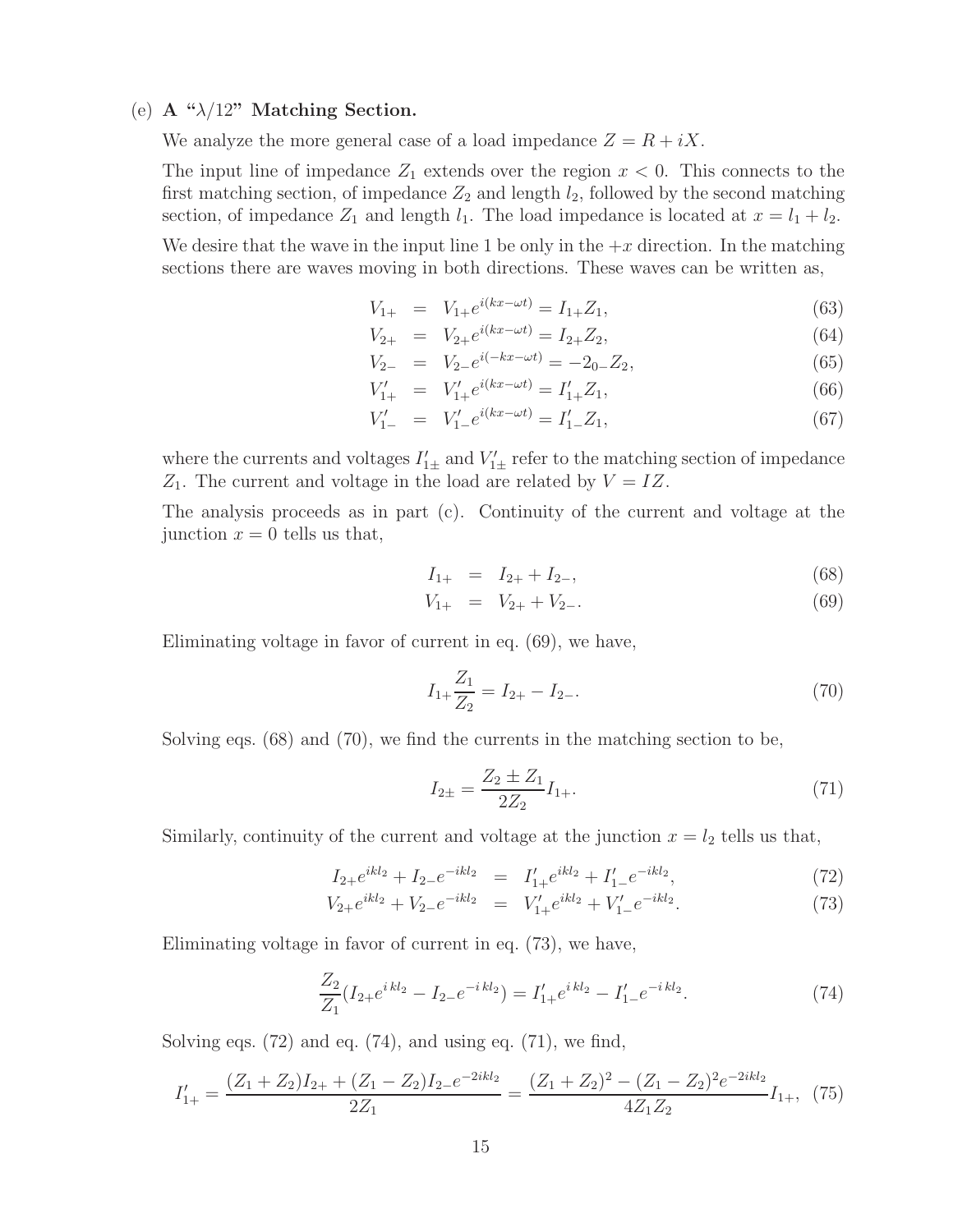$$
I'_{1-} = \frac{(Z_1 - Z_2)I_{2+}e^{2ikl_2} + (Z_1 + Z_2)I_{2-}}{2Z_1} = \frac{Z_1^2 - Z_2^2}{4Z_1Z_2}(e^{2ikl_2} - 1)I_{1+}.
$$
 (76)

Finally, continuity of the current and voltage at the junction  $x = l_1 + l_2$  tells us that,

$$
I'_{1+}e^{ik(l_1+l_2)} + I'_{1-}e^{-ik(l_1+l_2)} = I,
$$
\n(77)

$$
V'_{1+}e^{ik(l_1+l_2)} + V'_{1-}e^{-ik(l_1+l_2)} = V.
$$
\n(78)

Eliminating voltage in favor of current in eq. (78), we have,

$$
\frac{Z_1}{Z}(I'_1 + e^{ik(l_1 + l_2)} - I'_1 - e^{-ik(l_1 + l_2)}) = I.
$$
\n(79)

Substituting eqs.  $(75)$  and  $(76)$  in eq.  $(77)$ , we find,

$$
I = \frac{(Z_1 + Z_2)^2 e^{ik(l_1 + l_2)} - (Z_1 - Z_2)^2 e^{ik(l_1 - l_2)} + (Z_1^2 - Z_2^2)(e^{-ik(l_1 - l_2)} - e^{-ik(l_1 + l_2)})}{4Z_1 Z_2} I_{1+},
$$
\n(80)

while from eq. (79) we find,

$$
I = \frac{(Z_1 + Z_2)^2 e^{ik(l_1 + l_2)} - (Z_1 - Z_2)^2 e^{ik(l_1 - l_2)} - (Z_1^2 - Z_2^2)(e^{-ik(l_1 - l_2)} - e^{-ik(l_1 + l_2)})}{4Z Z_2} I_{1+},
$$
\n(81)

Consistency of eqs. (80) and (81) requires that,

$$
(Z - Z_1) \left[ (Z_1 + Z_2)^2 e^{ik(l_1 + l_2)} - (Z_1 - Z_2)^2 e^{ik(l_1 - l_2)} \right]
$$
  
= -(Z + Z\_1)(Z\_1^2 - Z\_2^2)(e^{-ik(l\_1 - l\_2)} - e^{-ik(l\_1 + l\_2)}). (82)

We first consider the case that  $Z = Z_2$  and is therefore real, since  $Z_2$  is the (real) impedance of a section of transmission line. Then, we can divide eq. (82) by  $Z_2 - Z_1$ to obtain,

$$
(Z_1 + Z_2)^2 e^{ik(l_1 + l_2)} - (Z_1 - Z_2)^2 e^{ik(l_1 - l_2)} = (Z_1^2 + Z_2^2)(e^{-ik(l_1 - l_2)} - e^{-ik(l_1 + l_2)}),
$$
 (83)

which we rearrange as,

$$
(Z_1 + Z_2)^2(e^{ik(l_1 + l_2)} + e^{-ik(l_1 + l_2)}) = (Z_1 - Z_2)^2 e^{ik(l_1 - l_2)} + (Z_1 + Z_2)^2 e^{-ik(l_1 - l_2)}, \quad (84)
$$

and so,

$$
(Z_1 + Z_2)^2 \cos[k(l_1 + l_2)] = (Z_1^2 + Z_2^2) \cos[k(l_1 - l_2)] + iZ_1 Z_2 \sin[k(l_1 - l_2)].
$$
 (85)

Since the lefthand side of eq. (85) is real, we must have that  $sin[k(l_1 - l_2)] = 0$ , which is most simply satisfied by taking,

$$
l_1 = l_2 \equiv l \qquad (Z = Z_2). \tag{86}
$$

Then, the real part of eq. (85) become,

$$
\cos(2kl) = \cos\frac{4\pi l}{\lambda} = \frac{Z_1^2 + Z_2^2}{(Z_1 + Z_2)^2} \qquad (Z = Z_2). \tag{87}
$$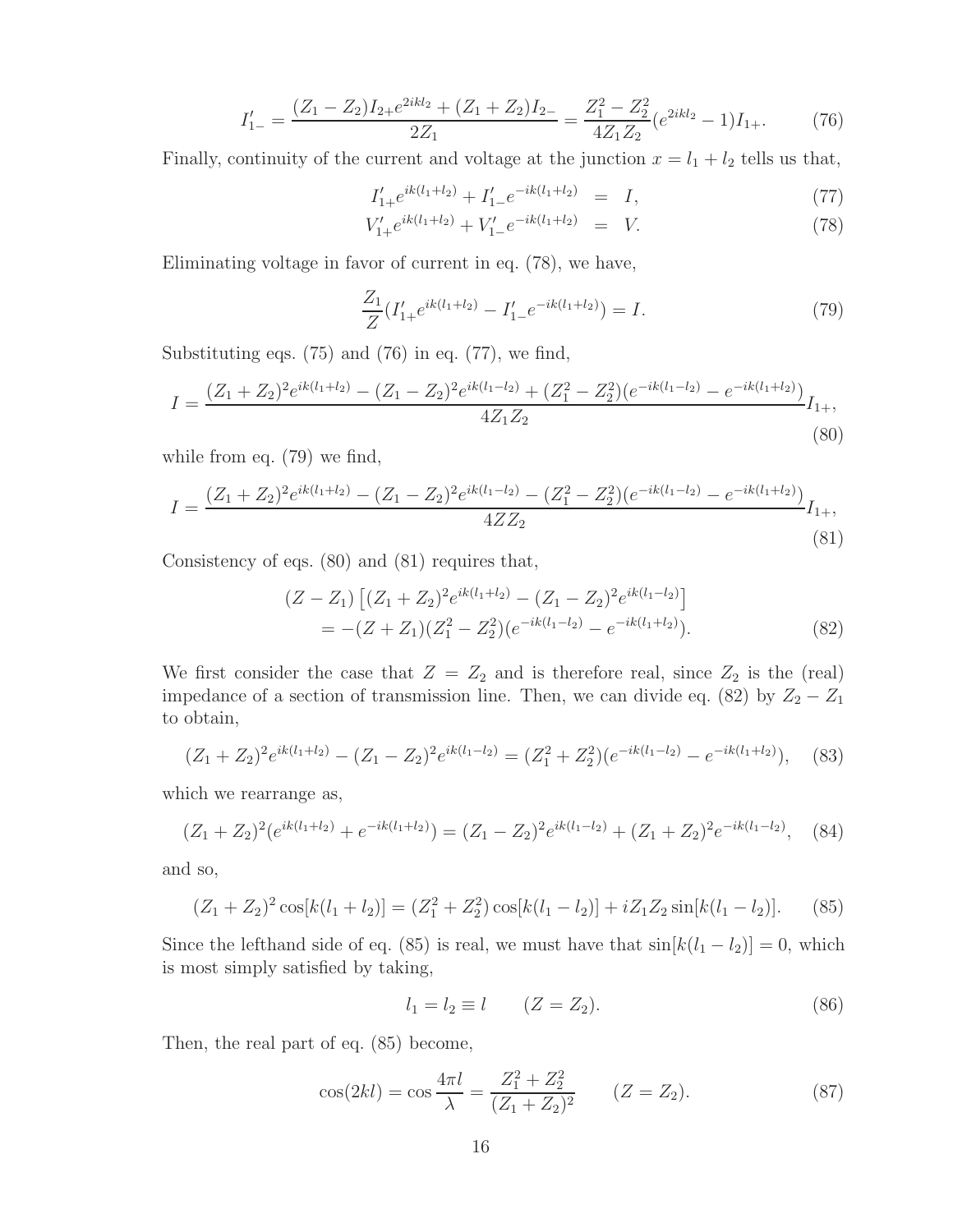For  $Z_1 \approx Z_2$ , the righthand side of eq. (87) is close to  $1/2$ , so  $4\pi l/\lambda \approx \pi/3$ , and,

$$
l \approx \frac{\lambda}{12} \qquad (Z = Z_2). \tag{88}
$$

Returning to the case of matching into a load impedance of  $Z = R + iX$ , we rewrite eq. (82) as,

$$
(R - Z_1 + i X)e^{i k l_1} [(Z_1 + Z_2)^2 e^{i k l_2} - (Z_1 - Z_2)^2 e^{-i k l_2}]
$$
  
= -(R + Z\_1 + i X)e^{-i k l\_1} (Z\_1^2 - Z\_2^2)(e^{i k l\_2} - e^{-i k l\_2}), (89)

and further as,

$$
(R - Z_1 + iX)e^{i k l_1} [2Z_1 Z_2 \cos(k l_2) + i(Z_1^2 + Z_2^2) \sin(k l_2)]
$$
  
= 
$$
-i(R + Z_1 + iX)e^{-i k l_1} (Z_1^2 - Z_2^2) \sin(k l_2).
$$
 (90)

Since the length  $l_1$  appears only as a phase factor, we can eliminate it by taking the absolute square of eq. (90). Thus,

$$
[(R - Z1)2 + X2] [4Z12Z22 cos2(kl2) + (Z12 + Z22)2 sin2(kl2)]
$$
  
= [(R + Z<sub>1</sub>)<sup>2</sup> + X<sup>2</sup>](Z<sub>1</sub><sup>2</sup> - Z<sub>2</sub><sup>2</sup>)<sup>2</sup> sin<sup>2</sup>(kl<sub>2</sub>), (91)

and hence,

$$
\tan^2(kl_2) = \frac{4Z_1^2 Z_2^2 [(R - Z_1)^2 + X^2]}{[(R + Z_1)^2 + X^2](Z_1^2 - Z_2^2)^2 - [(R - Z_1)^2 + X^2](Z_1^2 + Z_2^2)^2}
$$
  
= 
$$
\frac{(R - Z_1)^2 + X^2}{RZ_1 \left(\frac{Z_2}{Z_1} - \frac{Z_1}{Z_2}\right)^2 - (R - Z_1)^2 - X^2}.
$$
(92)

The righthand side of eq. (92) must be positive, so if  $(R - Z_1)^2 + X^2$  is large, the ratio  $Z_2/Z_1$  must be large also.

To determine the length  $l_1$  we return to eq. (90) and equate the phases of the lefthand and righthand sides. Thus,

$$
\tan^{-1}\frac{X}{R - Z_1} + kl_1 + \tan^{-1}\left(\frac{Z_1^2 + Z_2^2}{2Z_1Z_2}\tan(kl_2)\right) = -\frac{\pi}{2} + \tan^{-1}\frac{X}{R + Z_1} - kl_1,\tag{93}
$$

so that,

$$
2kl_1 = -\frac{\pi}{2} + \tan^{-1}\frac{X}{R+Z_1} - \tan^{-1}\frac{X}{R-Z_1} - \tan^{-1}\left(\frac{Z_1^2 + Z_2^2}{2Z_1Z_2}\tan(kl_2)\right). \tag{94}
$$

If the righthand side of eq. (94) is negative, add as many  $2\pi$ 's as are needed to make it positive.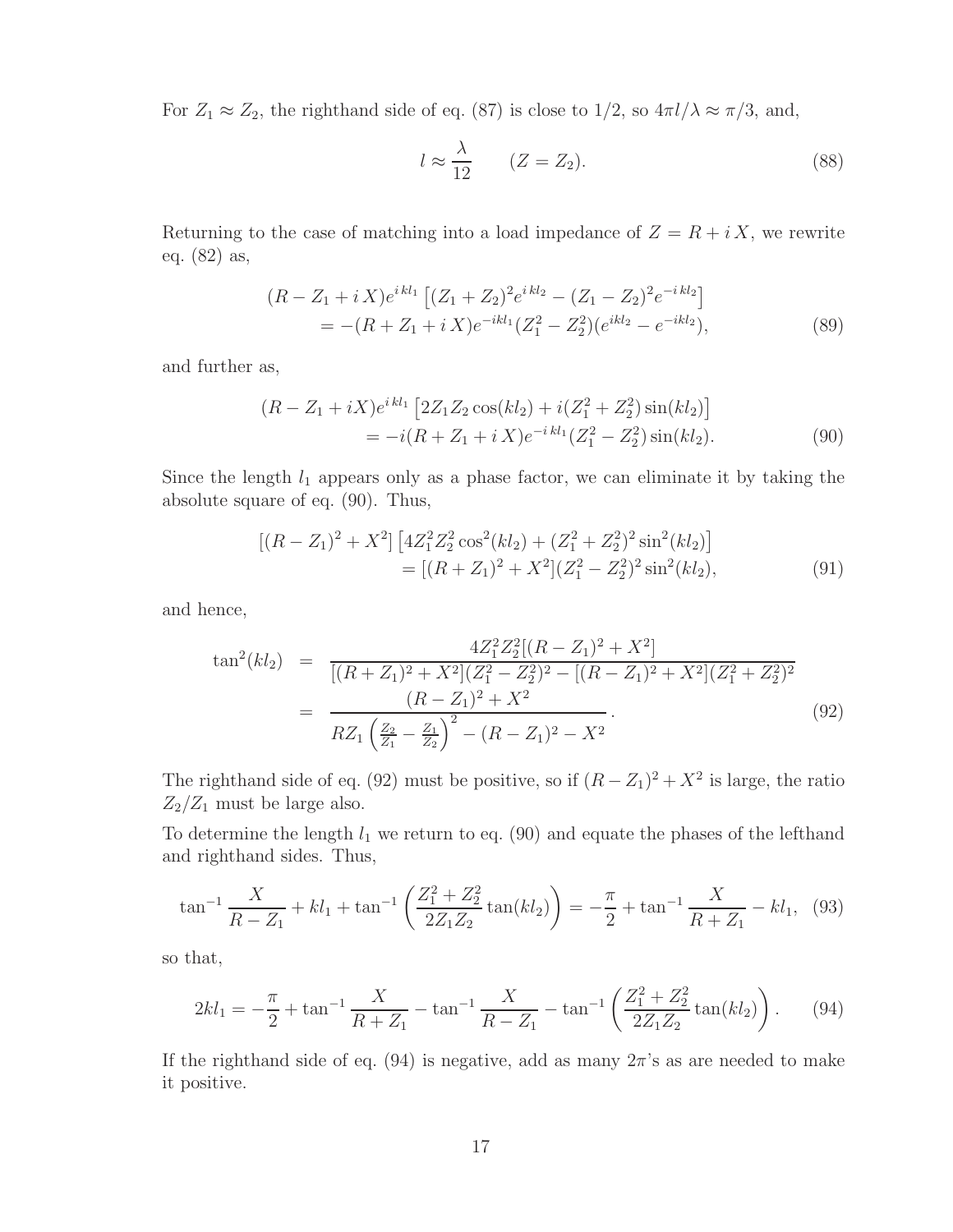Other expressions for  $l_1$  can be given. Regier [6] prefers the form,

$$
\tan(kl_1) = \frac{\left(Z_2 - R\frac{Z_1}{Z_2}\right)\tan(kl_2) + X}{R - Z_1 + X\frac{Z_2}{Z_1}\tan(kl_2)}.
$$
\n(95)

We can verify that Bramham's impedance matching scheme is a special case of eqs. (92) and (95) when  $Z = Z_2$ , *i.e.*, when  $R = Z_2$  and  $X = 0$ . Then, eq. (95) reduces to  $tan(kl_1) = tan(kl_2)$ , so that  $l_1 = l_2 \equiv l$ . Further, eq. 92) reduces to,

$$
\tan^2(kl) = \frac{Z_1 Z_2}{Z_1^2 + Z_1 Z_2 + Z_2^2},\tag{96}
$$

so that,

$$
\sin^2(kl) = \frac{Z_1 Z_2}{(Z_1 + Z_2)^2} \quad \text{and} \quad \cos^2(kl) = \frac{Z_1^2 + Z_1 Z_2 + Z_2^2}{(Z_1 + Z_2)^2}, \quad (97)
$$

and finally,

$$
\cos(2kl) = \cos^2(kl) - \sin^2(kl) = \frac{Z_1^2 + Z_2^2}{(Z_1 + Z_2)^2} \qquad (Z = Z_2),
$$
\n(98)

as found in eq. (87).

The quarter-wave matching scheme of part (c) is also a special case of eqs. (92) and (95) where  $Z = R$  is real and  $Z_2 = \sqrt{ZZ_1}$ . Then, eq. (95) tells us that  $tan(kl_1) = 0$ , so that the second matching section is not needed. And, eq. (92) tells us that  $tan(kl_2) = \infty$ , so  $kl_2 = \pi/2$  and  $l_2 = \lambda/4$ .

## (f) **Impedance Matching via a Flux-Linked Transformer.**

The coils 1 and 2 of the flux-linked transformer have self inductances  $L_1$  and  $L_2$  and mutual inductance M.

We first relate these inductances to the numbers of turns in the coils. Suppose that current  $I_1$  creates magnetic flux  $\Phi_0$  in a single turn of coil 1,

$$
\Phi_0 = \int B_0 d\text{Area} = L_0 I_1,\tag{99}
$$

where  $B_0$  is the magnetic field due to a single turn, and  $L_0$  is the self inductance of a single turn. If coil 1 contains  $N_1$  turns, then the total magnetic field is  $N_1B_0$ , and the total flux due to current  $I_1$  that is linked by coil 1 is,

$$
\Phi_1 = N_1^2 L_0 I_1 \equiv L_1 I_1,\tag{100}
$$

assuming that all the flux from each turn of the coil passes through all of the other turns as well. Winding the turns around a ferrite core helps to make this assumption valid.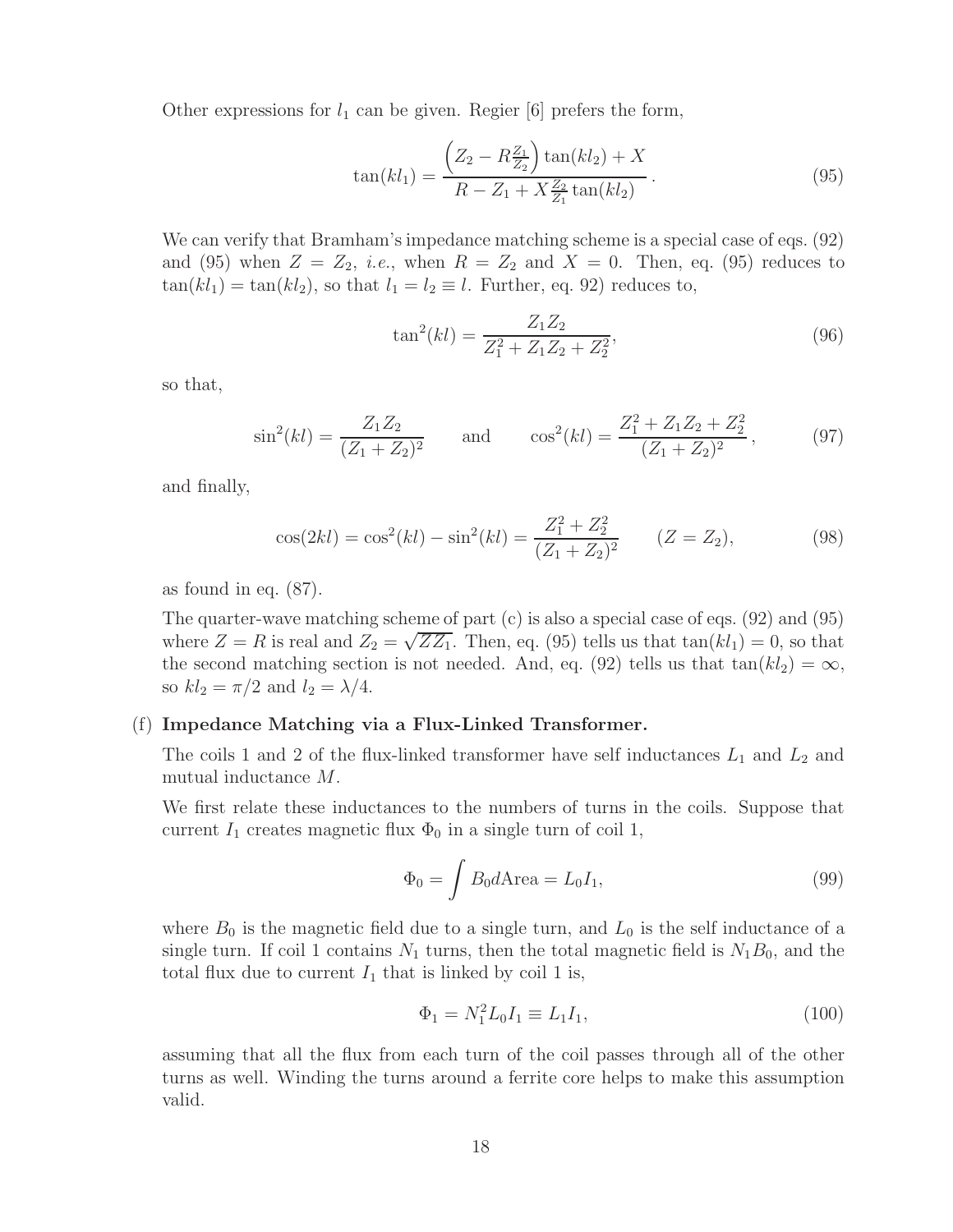Similarly for coil 2, the flux  $\Phi_2$  that it links due to its own current  $I_2$  is related by,

$$
\Phi_1 = N_1^2 L_0 I_2 \equiv L_2 I_2. \tag{101}
$$

We also suppose that all the flux created by coil 1 is linked by coil 2, and *vice versa*,

$$
\Phi_{12} = N_1 N_2 L_0 I_1 \equiv M I_1
$$
, and likewise  $\Phi_{21} = N_2 N_1 L_0 I_2 \equiv M I_2$ . (102)

In sum, the inductances are related by,

$$
L_1 = N_1^2 L_0, \qquad L_2 = N_2^2 L_0, \qquad M = N_1 N_2 L_0. \tag{103}
$$

In general, the self and mutual inductances of two coils obey the inequality  $L_1L_2 \geq M^2$ , but in the ideal case (103) we have,

$$
L_1 L_2 = M^2. \t\t(104)
$$

We now perform a "circuit analysis" of the transformer, being careful to note that line 1 can contain waves that move in either direction, corresponding to currents  $I_{1\pm}$ and voltages  $V_{1\pm} = \pm I_{1\pm} Z_1$ , while line 2 carries only a wave moving away from the transformer (assuming that line 2 is properly terminated elsewhere). Then, the voltage across coil 1 obeys,

$$
V_1 = (I_{1+} - I_{1-})Z_1 = L_1((\dot{I}_{1+} - \dot{I}_{1-}) + M\dot{I}_2 = -i\omega L_1(I_{1+} - I_{1-}) - i\omega M I_2. \tag{105}
$$

For coil 2 we note that our convention for directions of currents implies that the current  $I_2$  flows through coil 2 in the opposite sense to the flow of current  $I_1$  through coil 1. Hence, the voltage across coil 2 is related by,

$$
V_2 = I_2 Z_2 = -M((\dot{I}_{1+} - \dot{I}_{1-}) - L_2 \dot{I}_2 = i\omega M (I_{1+} - I_{1-}) + i\omega L_2 I_2.
$$
 (106)

We rearrange eqs. (105) and (106) to emphasize that we wish to solve for currents  $I_{1-}$ and  $I_2$  in terms of  $I_{1+}$ ,

$$
(Z_1 - i\omega L_1)I_{1-} - i\omega M I_2 = (Z_1 + i\omega L_1)I_{1+}, \qquad (107)
$$

$$
-i\omega M I_{1-} + (Z_2 - i\omega L_2)I_2 = i\omega M I_{1+}.
$$
 (108)

The determinant of the coefficients of the lefthand side is,

$$
\Delta = Z_1 Z_2 + \omega^2 (M^2 - L_1 L_2) - i\omega (L_1 Z_2 + L_2 Z_1) = Z_1 Z_2 - i\omega (L_1 Z_2 + L_2 Z_1), \quad (109)
$$

recalling eq. (104). Solving for  $I_{1-}$ , we find,

$$
I_{1-} = \frac{Z_1 Z_2 + i\omega (L_1 Z_2 - L_2 Z_1)}{\Delta} I_{1+}.
$$
\n(110)

To minimize the reflected current, we must have,

$$
L_1 Z_2 = L_2 Z_1,\t\t(111)
$$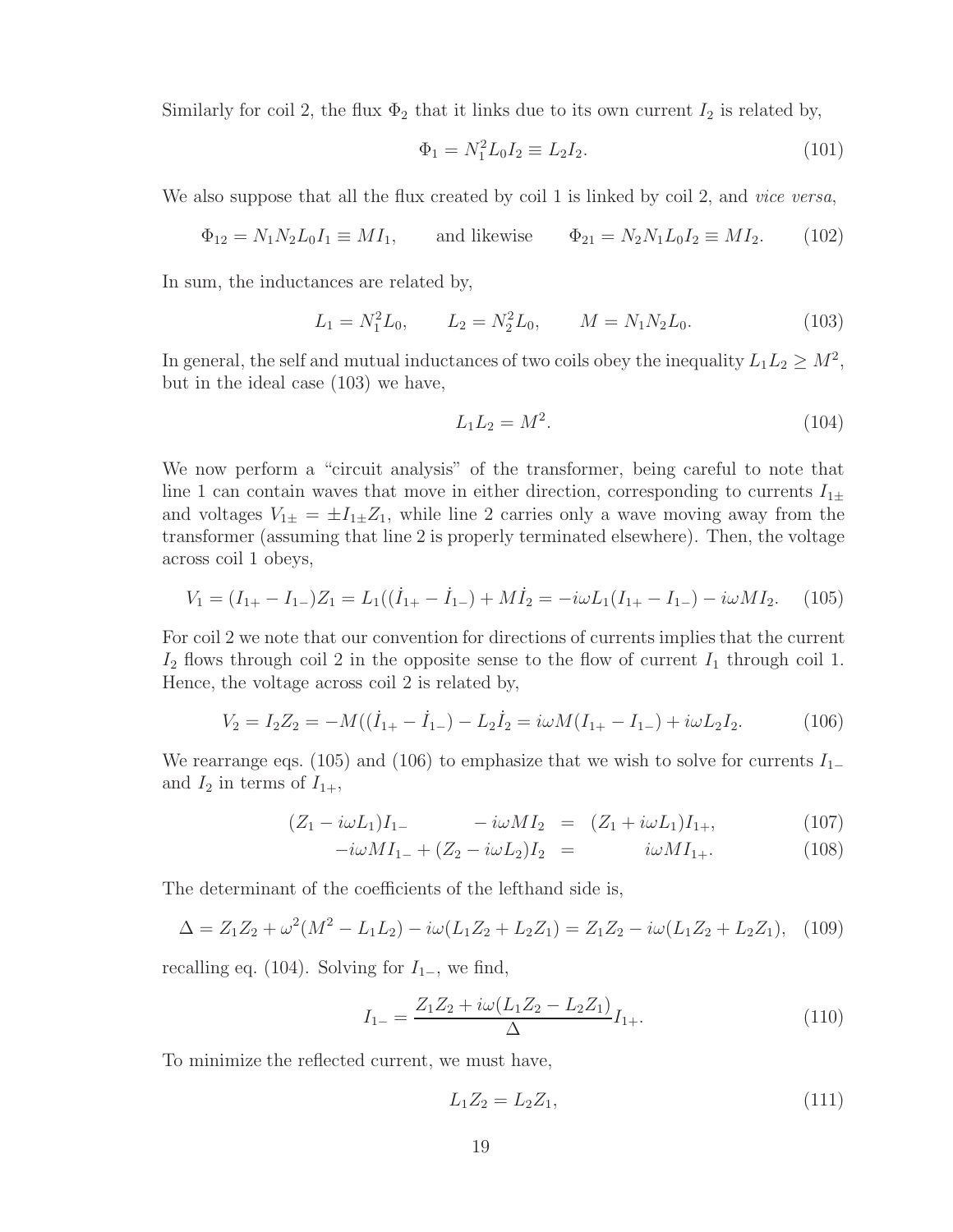and hence eq. (103) tells us that the ratio of the number of turns in the transformer coils must be,

$$
\frac{N_1}{N_2} = \sqrt{\frac{Z_1}{Z_2}}.\tag{112}
$$

The reflected current is then,

$$
I_{1-} = \frac{Z_1 Z_2}{Z_1 Z_2 - 2i\omega L_1 Z_2} I_{1+} \approx i \frac{Z_1}{\omega L_1} I_{1+},\tag{113}
$$

where the approximation holds for high frequencies. The reflected power,  $P_{1-}$  =  $I_1^2$   $Z_1/2$  varies as  $1/\omega^2$  at high frequencies, but for low frequencies  $I_{1-} \approx I_{1+}$  and all the power is reflected rather than transmitted by the transformer.

The current  $I_2$  is given by,

$$
I_2 = \frac{2i\omega M Z_1}{Z_1 Z_2 - 2i\omega L_1 Z_2} I_{1+} \approx -\frac{M Z_1}{L_1 Z_2} I_{1+} = -\frac{N_2 Z_1}{N_1 Z_2} I_{1+} = -\sqrt{\frac{Z_1}{Z_2}} I_{1+},\tag{114}
$$

where the approximation holds at high frequencies, for which the transmitted power  $I_2^2Z_2/2$  equals the incident power  $I_{1+}^2Z_1/2$  as desired. The minus sign in eq. (114) reminds us that the flux-linked transformer inverts the currents and voltages.

### (g) **The Transmission-Line Transformer of Guanella.**

To analyze the 1:2 voltage (1:4 impedance) transmission-line transformer of Guanella, it is helpful to identify seven points,  $a, b, c, d, e, f$  and  $g$ , in the circuit as shown in the figure below.



Then, the voltage  $V_{ab}$  between points a and b is,

$$
V_{ab} = I_P Z_P. \tag{115}
$$

The primary transmission line is connected in parallel to two intermediate transmission lines of equal impedance, so the current in each of the intermediate lines,  $ac$  and  $ad$ , is,

$$
I_I = \frac{I_P}{2} \,. \tag{116}
$$

The center conductor ac of the upper intermediate line connects directly to the center conductor  $cf$  of the secondary line, so we have,

$$
I_S = I_I = \frac{I_P}{2} \,. \tag{117}
$$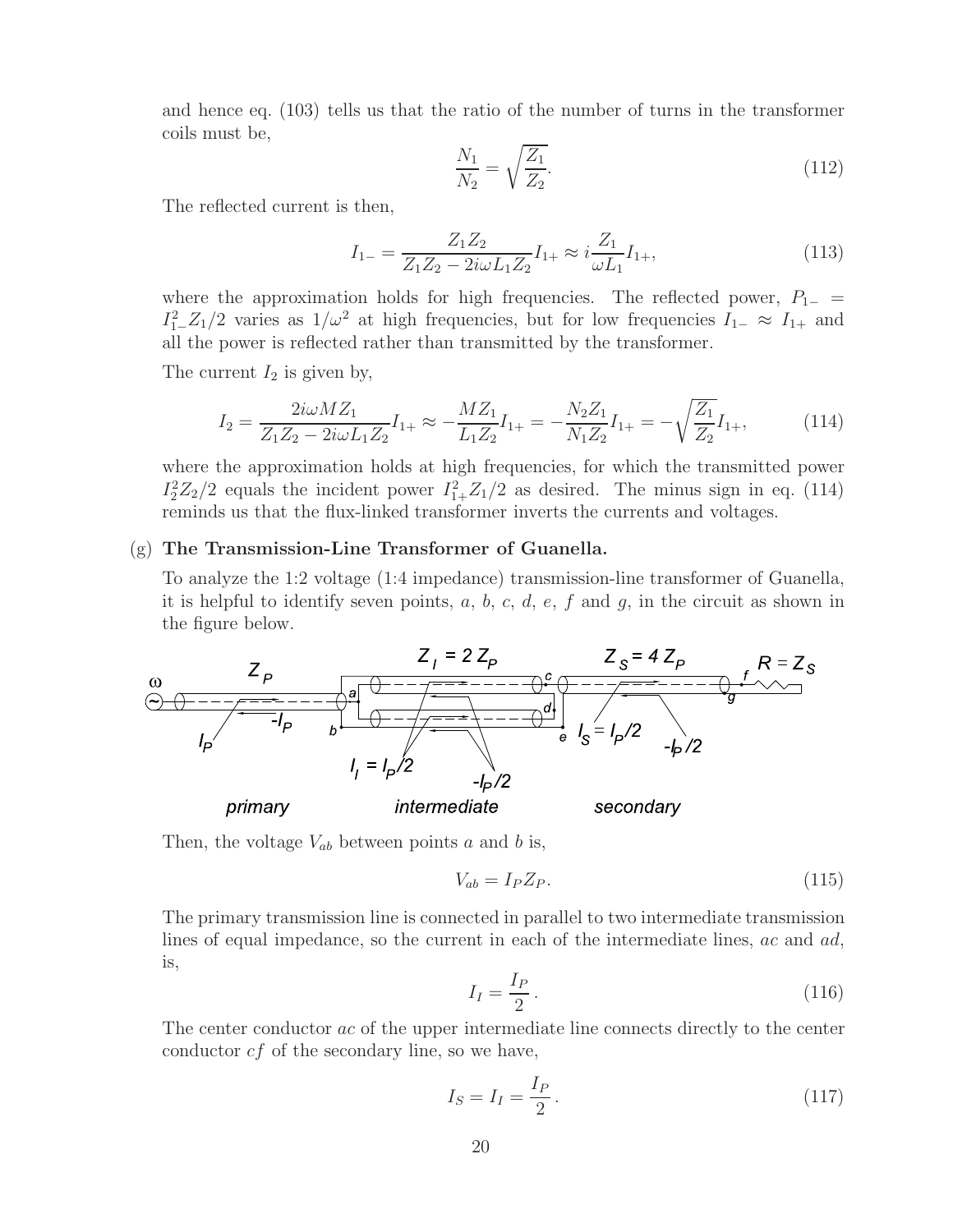The voltage difference  $V_{cd}$  between the center conductor and the outer conductor of the upper intermediate line is equal to the voltage difference  $V_{ab}$  across the primary line. Likewise, the voltage difference  $V_{de}$  across the lower intermediate line is equal to  $V_{ab}$ 

$$
V_{cd} = V_{de} = V_{ab}.\tag{118}
$$

Because the outer conductor of the upper intermediate line is shorted to the inner conductor of the lower intermediate line, we have,

$$
V_{ce} = V_{cd} + V_{de} = 2V_{ab}.
$$
\n(119)

And, the voltage difference  $V_s = V_{fg}$  across the secondary line is equal to  $V_{ce}$ . Hence, the impedance  $Z_S$  of the secondary line should be,

$$
Z_S = \frac{V_S}{I_S} = \frac{V_{ce}}{I_P/2} = \frac{2V_{ab}}{I_P/2} = \frac{2I_P Z_P}{I_P/2} = 4Z_P.
$$
 (120)

Similarly, the impedance  $Z_I$  of the intermediate lines is given by,

$$
Z_I = \frac{V_{cd}}{I_I} = \frac{V_{ab}}{I_P/2} = \frac{I_P Z_P}{I_P/2} = 2Z_P.
$$
 (121)

The above analysis tacitly assume that the voltages at points  $a$  and  $d$  are not equal, even though these points are connected by a conductor. While these voltages would be equal in a DC circuit, they need not be equal at points a and  $d$  which are separated by transmission lines that carry TEM waves. However, if the intermediate lines are too short, the fields in these lines will not be purely TEM, and the voltages at the two ends will not be independent of one another. This is the case when the length  $L$  of the intermediate lines is less than a wavelength, so we expect that Guanella's scheme fails at low frequencies,  $\omega \lesssim c/L$ . The addition of inductive isolation, either via external<br>family agree on his pin the intermediate can hatten into abelia sails will improve ferrite cores or by winding the intermediate conductors into choke coils, will improve the low-frequency performance of a transmission-line transformer.

If there had been m intermediate lines of equal impedance  $Z_I = mZ_P$ , then the intermediate currents would all be  $I_I = I_P/m$ . The voltage across each of the intermediate lines would still be  $V_I = V_P = I_P Z_P$ , since they are connected in parallel to the primary line. If the center and outer conductors of adjacent intermediate lines were shorted together, then the total maximum voltage between intermediate conductors is  $mV_I = mV_P = mI_P Z_P$ . Since this is also the voltage delivered to the secondary line, we have  $V_s = mV_P$ , and we have a 1:m voltage transformer. The (matched) impedance of the secondary line is therefore,

$$
Z_S = \frac{V_S}{I_S} = \frac{mI_P Z_P}{I_P/m} = m^2 Z_P.
$$
 (122)

The figures below illustrate 1:3 and 1:4 voltage transmission-line transformers.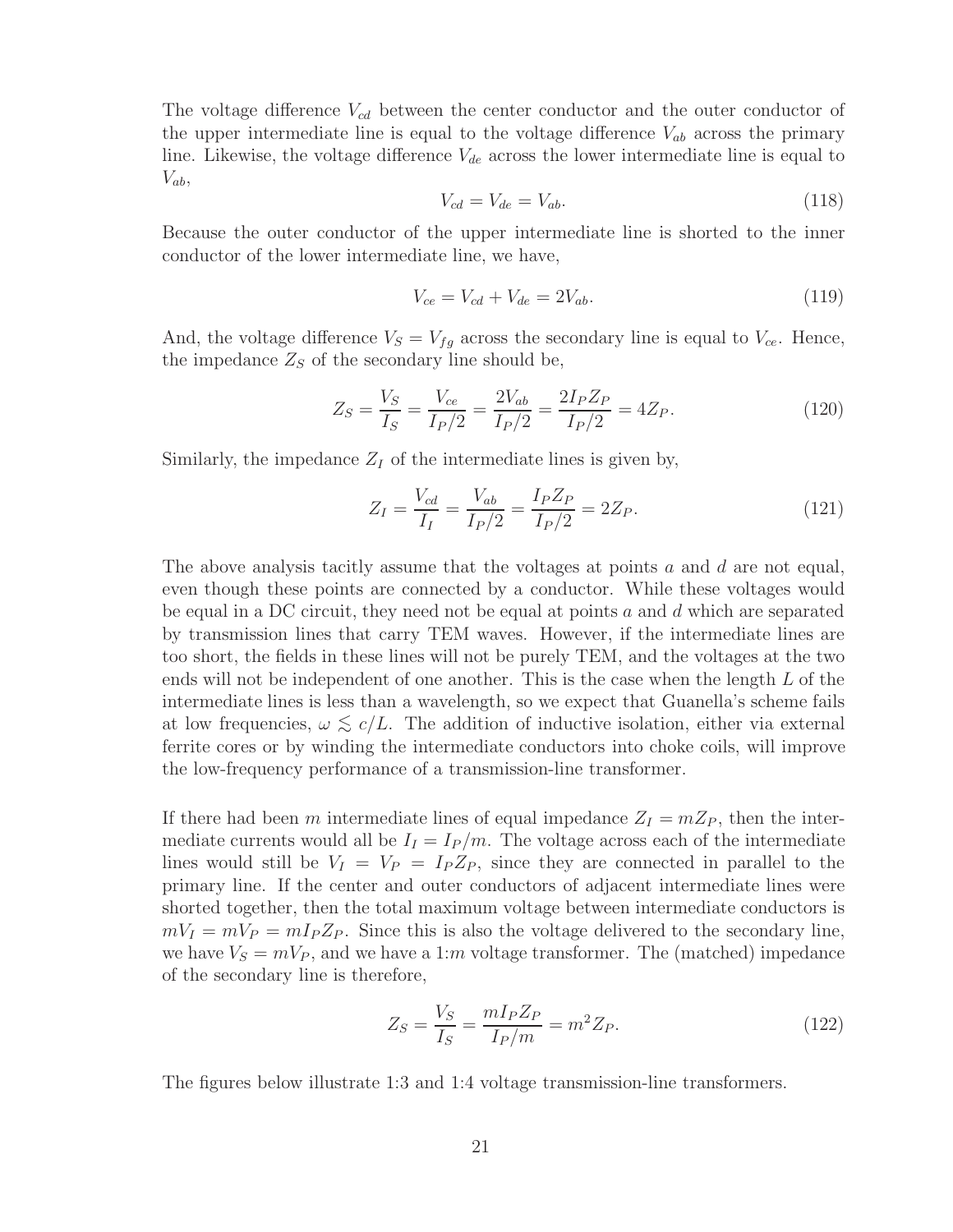



When three intermediate lines are used there is another arrangement possible, illustrated below, which provides a 2:3 voltage transformer. When four intermediate lines are user there are two additional arrangements, one of which provides a 3:5 voltage transformer, as illustrated below. See also [9, 10, 11].